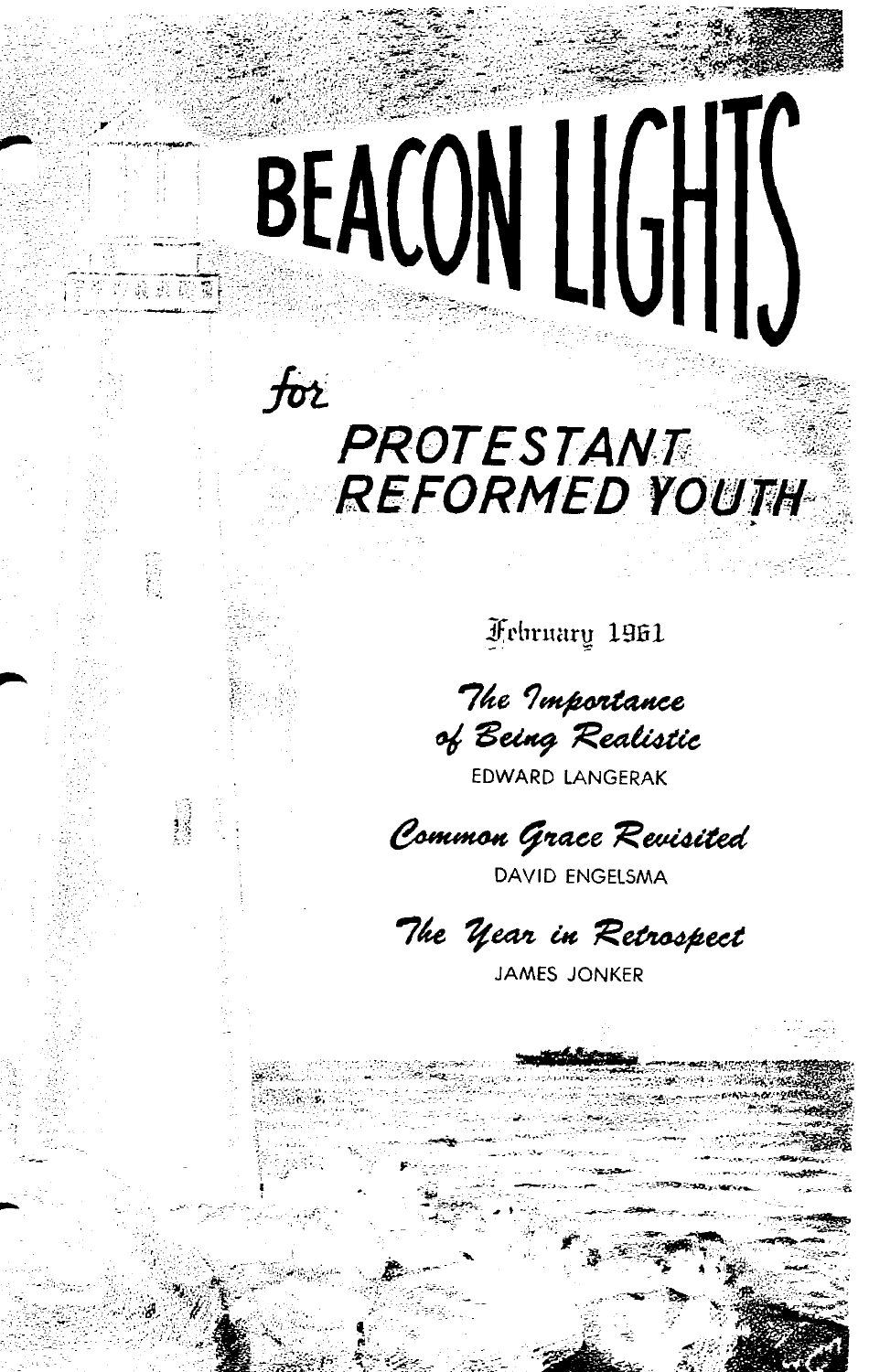

| People's Societies. |
|---------------------|
|---------------------|

| David Engelsma    |        | Editor-in-Chief  |
|-------------------|--------|------------------|
| Rev. Alvin Mulder | $\sim$ | Associate Editor |
| Lam Lubbers       |        | Managing Editor  |
| Nancy Heemstra    |        | Finance Manager  |
|                   |        |                  |

 $\sigma$ 

STAFF:

| Marcia Newhoi         |                      |             | Clerk |
|-----------------------|----------------------|-------------|-------|
| Mary $Pa\text{-}toor$ | $\sim$ $\sim$ $\sim$ | Asst. Clerk |       |

Roger Harbin<br>Chairman Public Relations Staff Mary Pastoor Edward Langerak

Judy Bouwkamp<br>Don Doezema.  $\frac{1}{\sqrt{1-\frac{1}{2}}}\frac{1}{\sqrt{1-\frac{1}{2}}}\$ Proof Readers

Lam Lubbers  $-\cdots$ <br>Bob Decker  $\begin{array}{c} \begin{array}{c} \text{---} \\ \text{---} \end{array}$  Photo and Art

Janet Kunz...<br>Corraine Streyle [115] Subscription Managers

| <b>CONTRIBUTING EDITORS:</b><br>Rev. Robert Harbach Truth vs. Error<br>$\Lambda$ gatha Lubbers $\ldots$ $\ldots$ Critique |                                        |  |  |  |
|---------------------------------------------------------------------------------------------------------------------------|----------------------------------------|--|--|--|
| Rev. Herman Hoeksema  Bible Outlines                                                                                      |                                        |  |  |  |
| Rev. Richard Veldman                                                                                                      |                                        |  |  |  |
| Mrs. C. H. Westra                                                                                                         | From the Pastor's Study<br>News Editor |  |  |  |
| James Jonker (1988)                                                                                                       | Current Comments                       |  |  |  |
|                                                                                                                           |                                        |  |  |  |
| All material for publication should be addressed                                                                          |                                        |  |  |  |

846 Thomas, S. E., Grand Rapids 6, Michigan. Grand Rapids subscribers please forward sub-<br>Grand Rapids subscribers please forward sub-<br>scription dues to CORRAINE STREYLE,<br>1125 Franklin St., S. E., Grand Rapids 7, Michigan Subscribers outside of the Grand Rapids area<br>please forward subscription dues to JANET KUNZ<br>131 Arianna St., N. W., Grand Rapids 4, Mich.

All undeliverable material (Forms 3579) should<br>be returned to CHRISTINE FABER, 1028 Temple<br>S. E., Grand Rapids 7, Michigan.

Subscription price: \$3.00<br>Second Class Postage paid at<br>Grand Rapids, Michigan

### In This Issue

|              | Edward Langerak                                                                                                                                                                                                                                           |
|--------------|-----------------------------------------------------------------------------------------------------------------------------------------------------------------------------------------------------------------------------------------------------------|
|              | David Engelsma                                                                                                                                                                                                                                            |
|              | Rev. R. Veldman                                                                                                                                                                                                                                           |
| <b>PEACE</b> | گاه است. میکنند، از میشود و با استفاده میشود با میشود و استفاده میشود است. می از استفاده است.<br>the commission of the commission<br>James Jonker                                                                                                         |
|              | Hope P. R. Y. P. Society, John Kalsbeek, Jr., reporter                                                                                                                                                                                                    |
|              | THE YEAR IN RETROSPECT <b>And the contract of the contract of the contract of the contract of the contract of the contract of the contract of the contract of the contract of the contract of the contract of the contract of th</b><br>James Jonker      |
|              | ,<br>Jessie Dykstra                                                                                                                                                                                                                                       |
|              | THE MODERNISTIC INTERPRETATION OF SCRIPTURE <b>For the community of the contract of the contract of the contract of the contract of the contract of the contract of the contract of the contract of the contract of the contract</b><br>Rev. R C. Harbach |
|              | CHRISTIANITY EXAMINED <b>And the Contract of Contract Contract Contract Contract Contract Contract Contract Contract Contract Contract Contract Contract Contract Contract Contract Contract Contract Contract Contract Contract</b><br>Agatha Lubbers    |
|              | Mary Pastoor, Al Buiter, Gerald Kuiper, Ruth Kuiper                                                                                                                                                                                                       |
|              | Mrs. C. H. Westra                                                                                                                                                                                                                                         |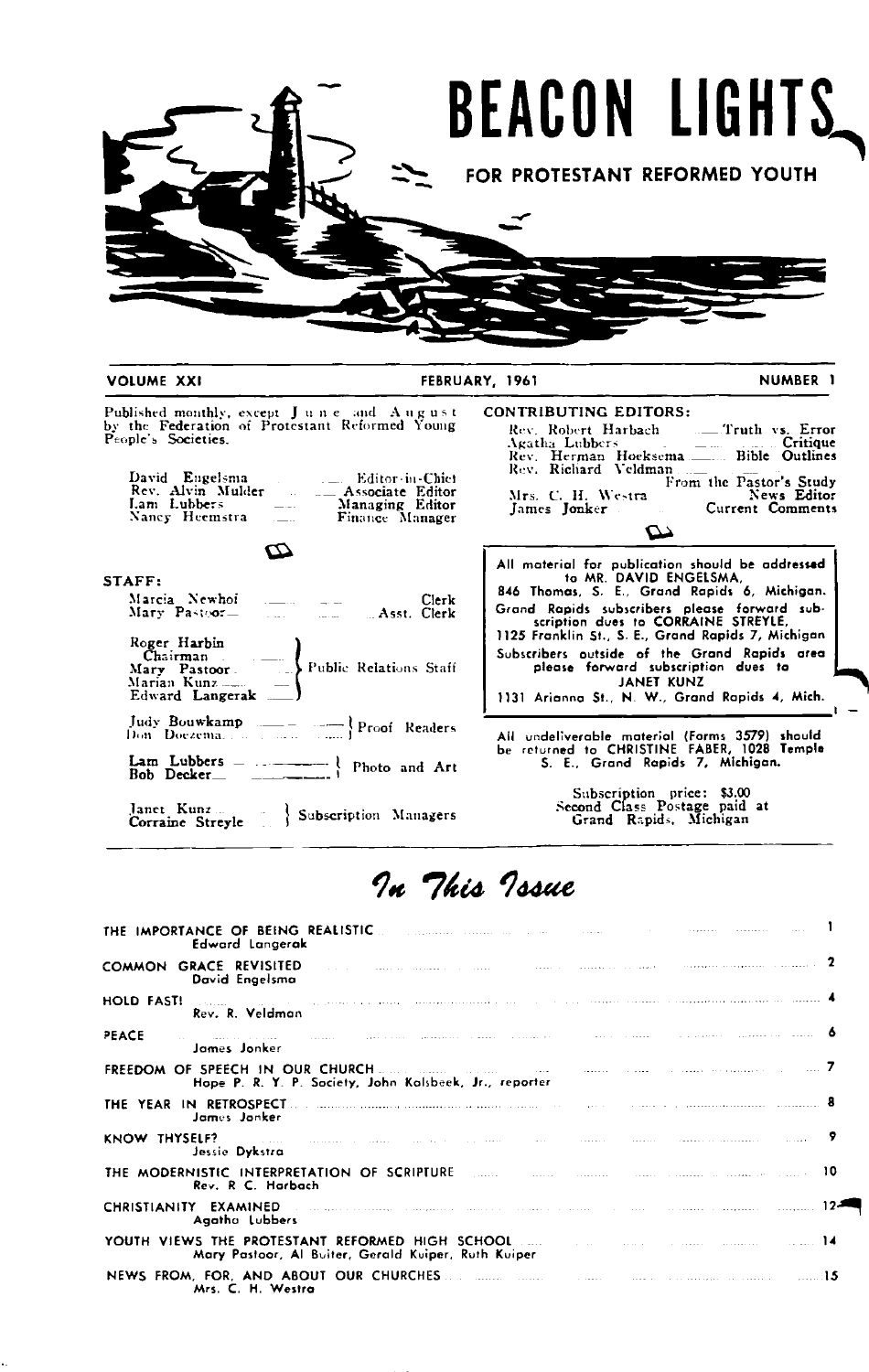## — the importance of being realistic

#### **EDWARD LANGERAK**

Well, if the sun is shining Thursday, the second of February, we will have six more weeks of winter. The forecaster in this case is the common groundhog, who, when he awakes from his long winter sleep, will be frightened by his own shadow and crawl back into bed. However, if the day is cloudy, you can put away your red flannels because then this modest creature, not being able to see his reflection, will bravely venture forth and winter will immediately end.

Of course, very few, if any, believe this weather prediction. But it seems that other superstitions do affect people more than they realize. Although they do not believe hem, they will sometimes conform with chem because of a feeling that it might possibly be safer to do so. For this reason you will seldom locate a hotel with a thirteenth floor or room. And it is almost impossible to find a ship with cabin number thirteen. Few people think nothing of a black cat crossing their path and almost everybody takes exceptional notice of a four leaf clover. Most people hate to walk under a ladder. I heard of a television program where they once set up a ladder across the sidewalk and eight of every ten people took the difficult detour through the gutter rather than walk under the ladder. If you are sailing near Japan, a superstitious practice may affect you immensely - Japanese sailors feel much better as they set out on a voyage, if they cross bows with a foreign vessel. And if a collision does result, there are many interesting ways to find drowned bodies. For instance, from France comes the idea that a body can be located by a floating loaf of bread. The Javanese go one better than that and throw a live sheep in the vater, believing that it will sink by the corpse. In Norway, they just keep a live cock in the boat with them, fully expecting

it to crow as they pass over the body. If and when the remains are found, another irrational practice may take place - the Eskimos in the northern part of Greenland will usually bury a live dog with them, hoping that since a dog can find his way anywhere, it will help the deceased find his way to the happy hunting grounds.

It seems that the most prevalent superstitious practice in the United States is the business of fortunetelling. Practice in this goes way back to the ancient Greeks and Romans, who had their oracles and augurs. Nowadays, persons in all walks of life are relieved of hundreds of thousands of dollars each vear by fortunetellers giving advice on businesss, love affairs, and every other type of problem.

But why this pathetic belief in superstitions? What would make a person in his right mind accept such foolishness? Ignorance? True. Fear? Right again. But it seems that the basic reason goes deeper than this. Perhaps this is the answer. Every man has a knowledge of God, and that God is to be served. This gives all men a religious nature. They all have a deepseated belief in the supernatural. Superstitions are the result of the perversion of this belief by the blinding and distorting force of sin upon the heart, mind, and soul, Sinful man rejects the supernatural powers that are real and resorts to imaginary powers that are non-existent except in his sinperverted mind. Thus superstitions are the devil's pitiful substitutes for the light of the Scriptures.

Therefore we can see that the best way of eliminating superstitions in the world is the preaching of the Word of God. It is through this preaching that the Holy Spirit works in the hearts of the elect, regenerating them, and thereby casting out these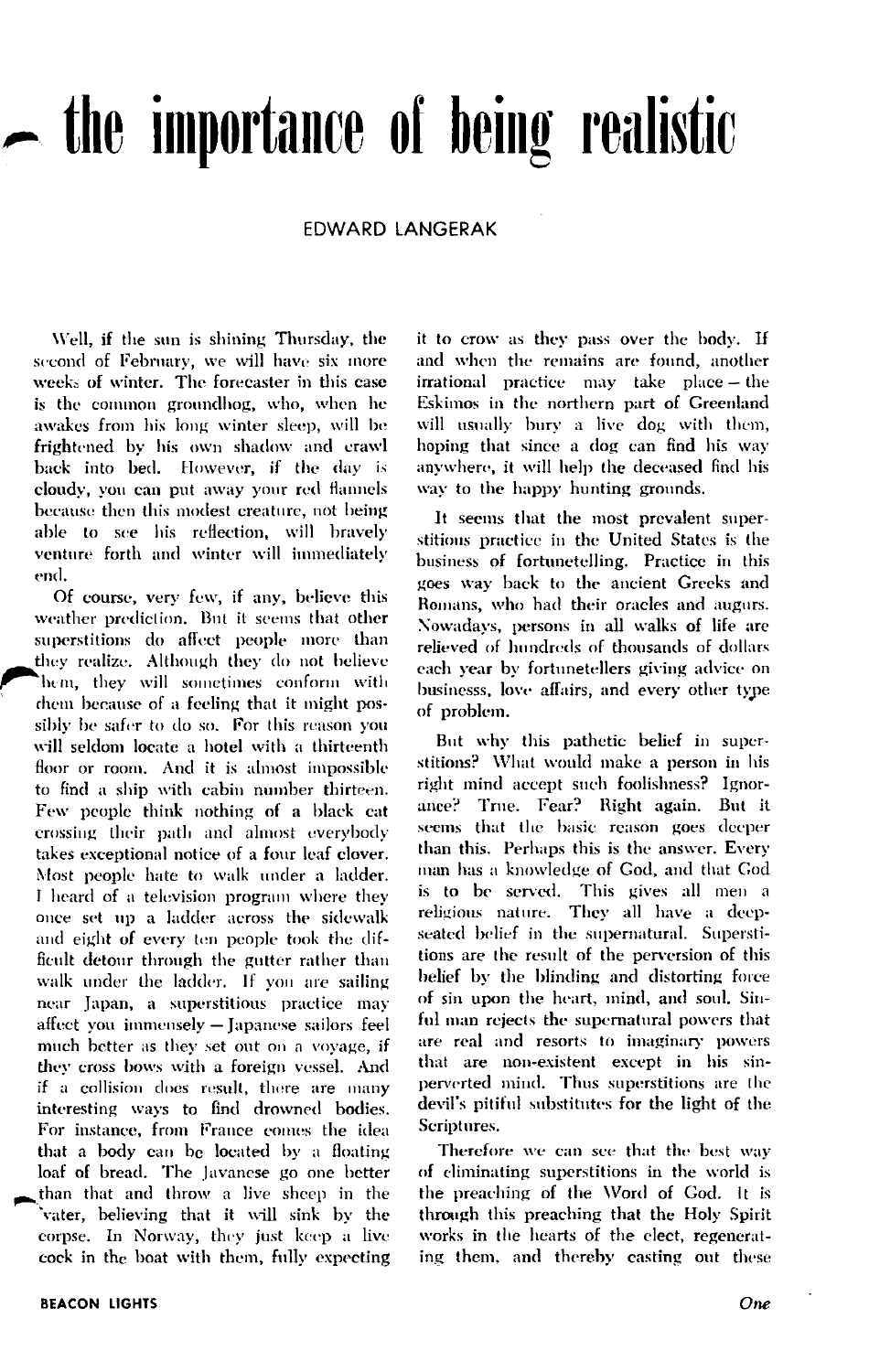figments of the imagination and establishing his chosen in the faith that the Lord God is the creator and sustainer of all. Once a person knows and understands this, there is no place for superstitions of any kind in his life. And this is what is happening. It is a positive fact that where there are more Christians, there are fewer superstitions. Christians are realistic people.

But we must constantly be on guard. The

devil is smart. He will often try to weaken our faith by logically proving that it is nothing more than another ignorant superstition. And he is very successful. Con munism, with its atheistic doctrine, is spreading rapidly. Satan is right now trying to shake the very foundation of this faith with a fallible Bible. We must be constantly fighting, fighting for our faith, our realism, ves. fighting for our very life.

. Editorials

#### COMMON GRACE REVISITED

With the passing of time, the common grace question takes on new aspects, Especially is this true as regards the attitudes of the young people. Those born within the past twenty years simply do not share with their parents the fervent feelings produced by personal involvement in the Battle of '24. For the most part, the youth have the same convictions as their parents and these convictions are deeply rooted, but the less rational characteristics such as personal bitternesses and touchy tempers pass away with time. This is inevitable and desirable.

The result of this for Protestant Reformed young people is two fold. Firstly, they attempt to purge their elders of the viclent passions which obscure the conflict between the Protestant and Christian Reformed Churches. In this the young people are not overly successful and in the process usually get for themselves such endearing adjectives as "liberal" or "junior heretic." Secondly, the young people turn to the Christian Reformed students, fully expecting that mutual concern will lead at least to a profitable discussion. And, as idealistic youth will, they even dare to suppose that cool, Bib-

lical reasoning will reveal beyond dispute the error of common grace so that Christian Reformed history may be changed. Here also, P. R. youth are disappointed. Gone are the days when common grace was a burning question in the minds of C. R. people. This may come as a shock to some who imagine that the sole reason for separate Protestant Reformed high schools is that Christian Reformed teachers and students line up in their zeal to subvert the P. R. students. It has been my experience that the offensive is taken by the P. R. students, at least as regards the explicit doetrine of common grace. By far the most effort at outright conversion (or subversion if you are Christian Reformed) is expended by the P. R. students against the C. R. students.

Once a discussion has begun, it soon becomes evident that the problem of the P. R. in the 1960's is not the same as that of the P. R. in the 1920's. In former times, both sides attached a great deal of importance to the acceptance or denial of common grace That the C. R. did is plain from the fact that they evicted from fellowship those who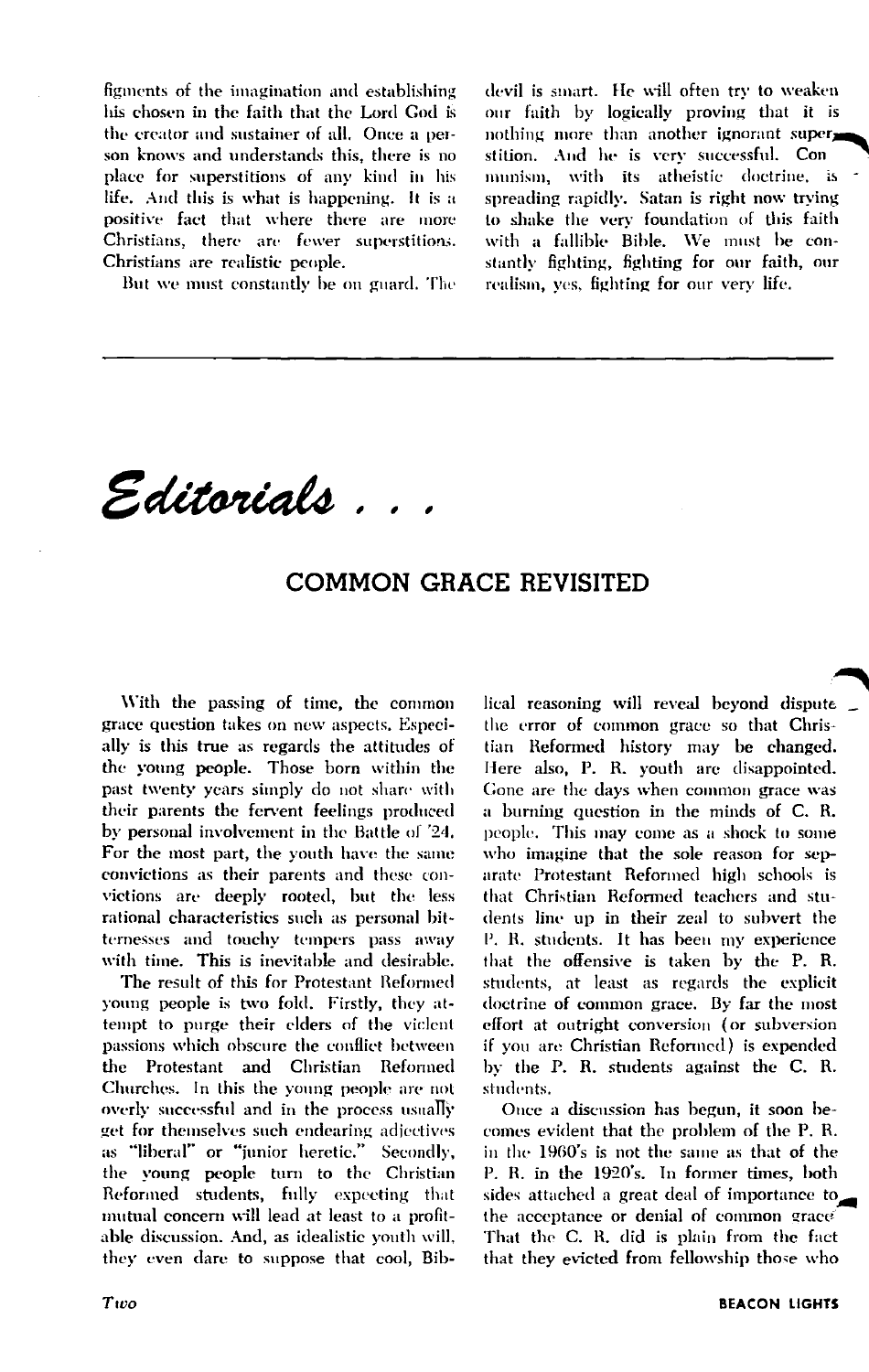denied it. But today the attitude is that common grace does not matter. For this reason Christian Reformed students are not ery well informed about the common grace assue. An extreme example of this ignorance took place when a college student was asked what he thought about the issue. His reply was long in coming but finally he remarked, "Common grace, oh yes, that's the reason why Hoeksema kicked out the Christian Reformed Church."

The belief that common grace is an unimportant matter, ranking with decrees on movie attendance and card playing, is the belief by which the De Wolf people intend to enter the Christian Reformed Church. This view has been fostered by C. R. authorities and is a cause of despair to the P. R. youth. To argue a cause which both parties regard as important is one thing. To argue a cause only to be told that although your arguments are good, the entire matter is trivial is another thing. Especially if there is irrefutable historical proof that your opponents should think the matter important.

There is evidence that the Christian Reformed Church is on the verge of recalling Sommon grace from the Limbo of Trivia. What they will do with it will probably not be agreeable to the standards of the P. R. Churches but they shall have destroved the nonsense that "common grace does not matter." I have special reference to an article written by Dennis Hoekstra in the December 1960 issue of *Stromata*, the paper of the C. R. Seminary. Hoekstra's thesis is that the development of theology is similar to the development of science in that both proceed logically and systematically from certain "basic realities." When in the course of the development one runs stuck, that is, when certain conclusions seem to conflict with the basic reality from which one started, it may be necessary to revise one's conception of the basic reality. The example in science is the switch of man from a belief in the centrality of the earth to a belief in the centrality of the sun. Hoekstra applies this to the common grace problem. Theology in the C. R. Church began with the doctrine of God and worked out until the logically consistent denial of common race resulted. Now logical consistency is a desired characteristic in theology. Yet the Christian Reformed Church rejected Rev.

Hoeksema's position. So Hoekstra says, "The former position (namely common grace is untenable in Reformed theology - DE) is more in line with the demands for logical consistency with which we as well as Rev. Hoeksema pride ourselves. It seems, then, that if theology as a science demands logical coherence, Hoeksema's position is logically superior to that officially espoused by the Christian Reformed Church." Nor is Hoekstra enthusiastic about the method which the C. R. Church has used to defend its apparent weakness. Commenting on the fact that for forty years the C. R. Church has been accusing the P. R. Churches of being too logical, Hoekstra remarks, "We must recognize, then, that don't-be-too-logical' can hardly be respectable even as temporary, and certainly not as a definitive, theological answer to the common-grace problem." Hockstra suggests that in order to reconcile the "basic reality" - the doctrine of God—with the doctrine of common grace, the C. R. Church should "return to the very center circle of our theological system to re-examine our scientific formulation of the doctrine of God?"

The conclusions I wish to draw are as follows. First, common grace makes a difference. Any doctrine which makes it necessary to revamp the Reformed conception of God, and thus the entire theology, can by no exercise of fantasy be called unimportant. If the C. R. intelligentia can be made to see this, as Hoekstra evidently does, fruitful discussion between our Churches can again become a reality. Secondly, common grace is the Achilles heel of the Christian Reformed Church. If, as is my opinion, Dr. James Daane is putting into application that for which Hoekstra gives the theory, the very originators of the dogma of common grace strongly oppose its wholly consistent consequence, viz., the radical change of the God-concept. I should predict that a new generation of Christian Reformed students will value intellectual honesty above "orthodox caution." Then the traditional view of the Sovereignty of God and the doctrine of common grace will no longer be allowed to hang in sanctified tension, at the loss, of course, of the traditional doctrine of God. The Achilles heel is losing its protective covering.

david engelsma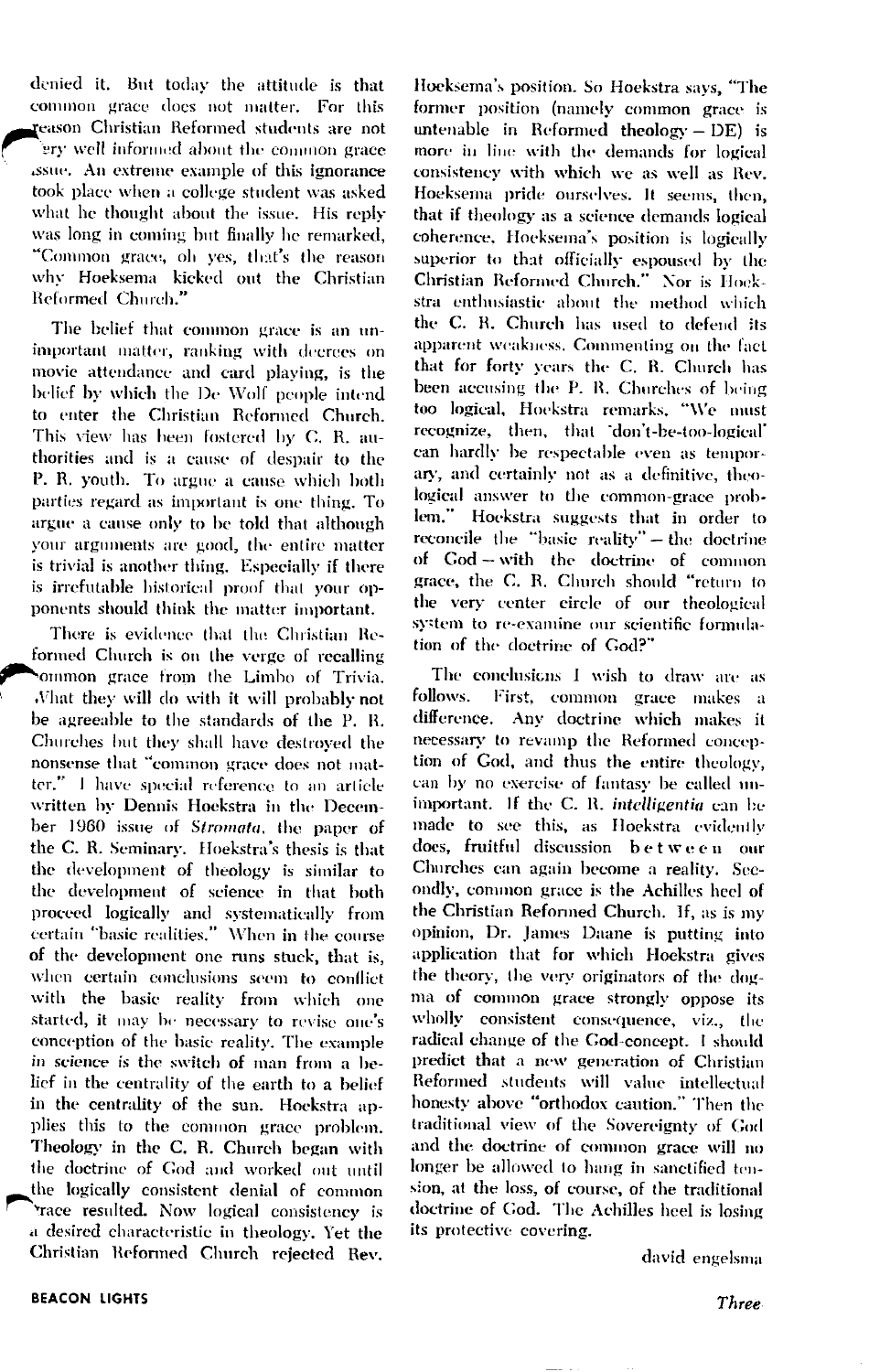### Hold Fast!

#### REV. R. VELDMAN

"Hold that fast which thou hast"  $-$  REVELATION 3::11b

Jesus Himself is speaking here. "And to the angel of the church in Philadelphia write." The glorified Savior is speaking to the apostle John on the isle of Patmos. "These things saith he that is holy, he that is true, he that hath the key of David, he that openeth, and no man shutteth; and shutteth, and no man openeth." That's Jesus Himself!

Jesus is speaking here to the true church, the true people of God. Listen to what He says to this small but beautiful congregation. "I know thy works: for thou hast little strength, and hast kept my word, and hast not denied my name." Listen again to what He says in our text, "Hold that fast which thou hast, that no man take thy crown.' The wicked have nothing in the way of salvation, and certainly they have no crown that can be taken away. Clearly, therefore, Jesus is speaking here to the true people of God.

It follows, therefore, that this exhortation will certainly be heeded. These words of Jesus do not imply, that it is indeed possible for this people of God to let go of what they have, principally and permanently, and still lose their crown. There is no falling away of the saints. God's church will hold fast and no man will take her crown. True, the church as we know and see her in the world, the church visible and institute, a certain congregation or denomination, our Protestant Reformed denomination, can certainly lose what it has. What was once the true church can in time become the false; what began in the light can end in total darkness. Therefore the more, as members of God's church in the world: Hold fast that thou hast! However, the true church cannot fall away; will persevere to the end. "No man," says Jesus, "shall pluck them out of my hand." "I am persuaded that neither death nor life . . . . shall be able to separate us from the love of God which is in Jesus Christ our Lord." "We are more than conquerors through him that loved us."

Even so, there is room for this admonition, and this earnest exhortation comes to this very church and people of God, collectively and individually, "Hold that fast which thou hast!"

 $\bullet$   $\bullet$   $\bullet$   $\bullet$ 

What do we have, and to what must we hold fast?

Centrally, all that we have may be summed up in one blessed name: Christ Jesus.

This word of God is not referring merely to something outward: church membership, sound doctrine. Beware that you don't forsake the truth or go along with them who corrupt the doctrine! That's not enough. That alone does not give a crown of life, however important sound doctrine may be and however true that we cannot do without it. Your conception of doctrine may be ever so sound, you may be ever so Reformed and have ever so wide a knowledge of Seripture and confessions. That does not make you a Christian or give you a part in the kingdom of God. Make no mistake about that!

Jesus is speaking here of a *spiritual* (not formal) possession of Himself. "Hold that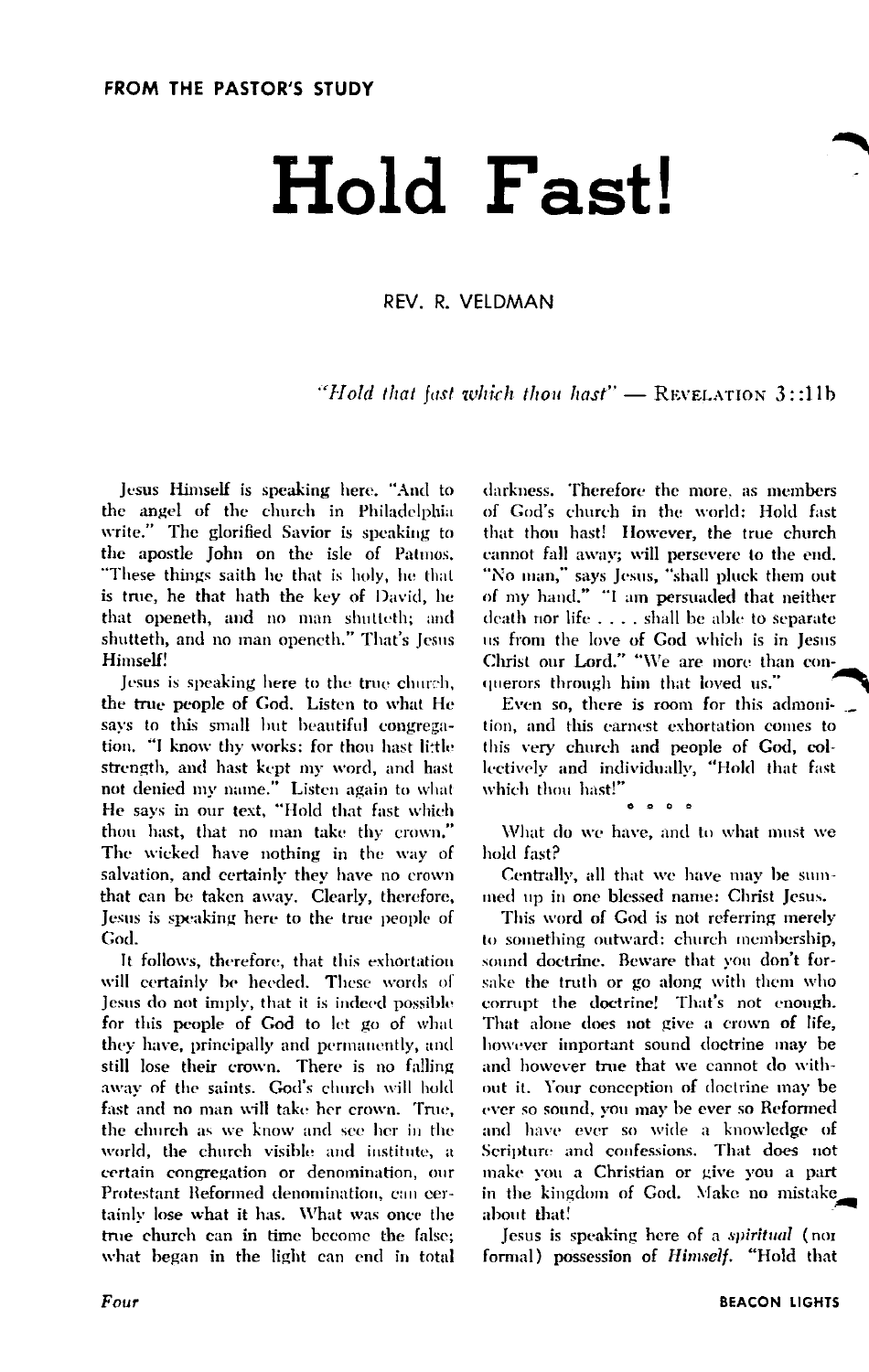fast which thou bast" means, therefore: hold fast to vour Christ!

In connection with that Christ as the entral benefit of God's grace, the cternal Word become flesh, the Fount of all our salvation, "that which thou hast" refers to all the benefits of salvation in Him. In Christ we have the saving knowledge of God the Father; the assurance that He has elected us unto eternal life: the assurance that He has loved us with an everlasting love; the assurance that He will dwell with us and we may dwell with Him in unending covenant fellowship. In Christ we have the knowledge of atonement, forgiveness, justification, sanctification, eternal reconciliation with God. In Christ we have the hone of eternal life; the promise of an inheritance incorruptible, undefiled, that fadeth not away; heaven; glory without end; everything.

"Hold that fast which thou hast" means, therefore: hold fast to your God. your election, the love of God, the covenant of God, your atonement, forgiveness, justification, preservation, hope, promise, heaven, everything!

> $\sim$   $\sim$  $\alpha - \alpha$

Hold fast!

That presupposes, on the one hand, that there are all kinds of enemies who do all they can to rob us of what we have, to persuade or compel us to let loose. How true this is we all know by hard experience.

You know who they are: Satan himself and his hellish legions, millions and billions of wicked spirits; the whole, manifold, deadly power of the world; the carnal seed in the church.

You know their purpose: to deprive us of what we have; the Word of God itself if possible; the true conception of the Word of God; Christ and all His benefits; God and His covenant life and friendship,

You know their methods: persuasion and force. Sometimes they come as angels of light, with their cunning and deceit, their subtle philosophy and false doctrines, their promises of honor and fame, wealth and pleasure. Then again they will come as roaring lions, with mockery and scorn, prison and torture-racks, stakes and scaffolds. But hivays their purpose is the same: to make us let loose, cause us to fumble.

Those enemies have always been. They

were present at the time Jesus wrote these words to the tiny church of Philadelphia. Throughout history they tormented the church of Jesus Christ. They are with and round about us today, more numerous, more hateful, more dangerous than ever,

The exhortation has them in mind. Hold fast!

On the other hand, it is presupposed that in us, the people of God, there is always the tendency to let loose, to fumble. We are such stumbling Christians. Our old nature allies itself with that mortal enemy. That's the real triumvirate, that threatens our spiritual life: Satan, the world, our own flesh. Often we are inclined to waver and yield because of fear. When that lion begins to roar in his great fury and show his ugly teeth, when the enemy threatens with fire and sword, we're afraid. Then again we tend to make common cause with the foe, simply because we are one with him by nature, we love the darkness rather than the light, the world rather than God and His kingdom. And so there is the constant danger that we relent, fall asleep, fail to go all out in this battle against the forces of darkness.

Therefore, hold fast! Church of God, redeemed in Christ, young people - hold fast! Hold fast to your Christ, His atoning death, His resurrection; hold fast to your God, your election, His love, His covenant; hold fast to your salvation, your hope, the everlasting and sure promises of your God! Don't let loose! Don't fumble! Hold fast by much prayer – your only strength. Hold fast by seeking the things of God, not those of the world. Hold fast by fighting all sin, in doctrine and life.

Hold fast by clinging in faith to the whole infallible Word of God. In this life all that we have is contained for us in the Holy Scriptures, and in the Scriptures only. That does not mean, that all who have the Bible also have Christ and all His riches. It does mean, that you cannot have the latter, possess Christ and all His benefits, rejoice in them, grow in them, hold fast to them, without the Bible. Hold fast, therefore, to that Word of God. Know it, study it, personally and as societies, prayerfully and spiritually. The truth must not be on the shelf; it must live in your minds and hearts. And hold fast to the pure Word of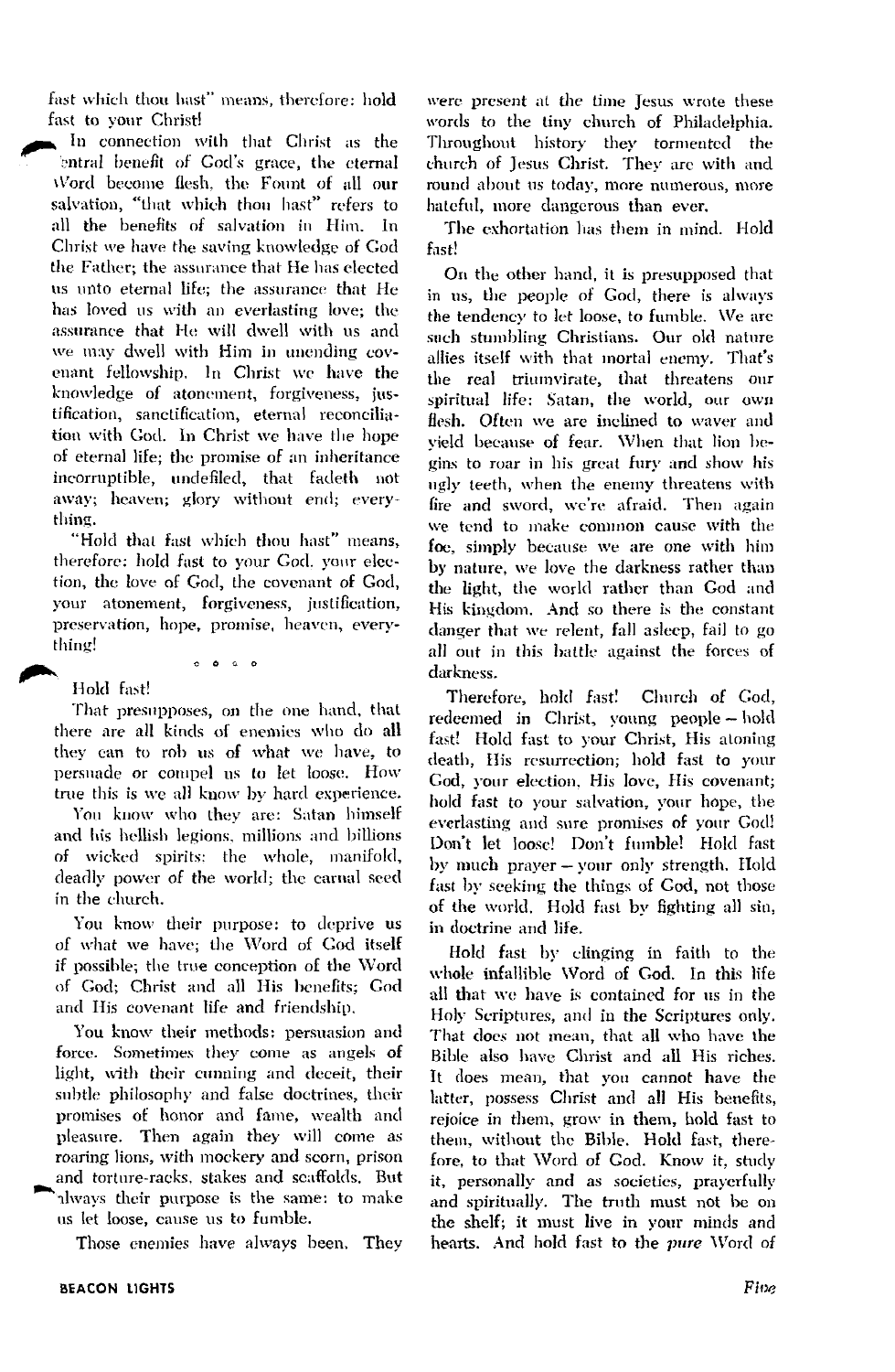God, the true conception of that Word. Remember, all departure from the truth deprives us of the Word itself and obscures, blurs vour vision of Christ, of God, of your salvation. In that case the Bible itself may be ever so pure and true, but you are not tuned in properly, your picture is not clearly focused. Every departure from the truth, therefore, results inevitably in losing that which you have. You are substituting the lie for the truth; the word of man for the Word of God. That applies especially to those great truths that have always been the bone of contention in the history of the church: human depravity, election, the death of Christ, irresistible grace, the preservation of the saints, God's sovereignty and free, unconditional salvation.

#### $\bullet$   $\bullet$   $\bullet$   $\bullet$

Now, how must all this be understood?

Does our salvation after all depend on ourselves? Just a bit? A tiny, little bit? Is it so, that God prepared for us a crown of life in Jesus Christ; that this crown can still be lost if we let go; and that we can do just that if we so desire? Hence, the ultimate victory depends on man himself. The crown is God's: the holding fast is ours.

Of course not! The Christian's crown cannot be lost. God's child cannot let loose. Salvation is of the Lord! "By grace are ye saved, through faith, and that not of yourselves, it is the gift of God," That grace is irresistible. "It is God which worketh in vou to will and to do of His good pleasure." Philipp. 2:13. 'He which hath begun a good work in you will perform it until the day of Jesus Christ." Philipp. 1:6. And what does Jesus say in this very letter to Philadelphia? "I will keep thee from the hour of temptation, which shall come upon all the world." God works our entire salvation with divine, eternal, immutable sovereignty. All this is our absolute guarantee that no man shall pluck us out of Father's hand.

Hold fast to that too! That the Christian cannot let loose! That God preserves to the very end! That you are safe in the hands of your eternal God and His mighty Son!

However!

God deals with His people, not as stocks and blocks, but as moral, rational living creatures. He saves us in such a way, that we too are made to fight, to love, to be faithful, to hold fast, to believe, to persevere; that our salvation may be our personal victory, the reward of our labors.

Therefore it is certainly true, that thos who do not hold fast will receive no crown. There is no victory without a battle, no reward without labor, no crown without a cross, no glory without the struggle and perseverance of faith. "He that overcometh, the same shall be clothed in white raiment." Rev. 3:5. "Him that overcometh will I make a pillar in the temple of my God." Rev. 3:12.

Therefore there is room for this and other admonitions. God works by the Spirit and the Word. We need them; are not saved without them.

However, when we heed them, and this we shall, it is not our own work, but that of God's grace in and through us.

Thus man is active indeed in the work of His salvation, but the glory is God's alone. Remember, Jesus is speaking here, not to the dead sinner, but to His regenerated sheep; not to the flesh, therefore, but to our faith. And that living faith responds, by the power of the Spirit: Hold fast I will

Thus we know, come what may, that no man can take our crown.

- Hold fast, therefore, whatever the price in blood and tears!
- Remember always: "They that sow in tears shall reap in joy."

Weeping may endure for a night, but joy cometh in the morning."

#### **PEACE**

The sounding surf so surgingly Pounds the sandy shore; The wrathful waves break ceaselessly And ragingly they roar.

The howling, whistl'ing, whipping wind

Blasts a salty sandy spray.

Nature has no peace nor rest

As I look up to pray.

And then I see His star-lit heavens;

The soft moon shines above.

In my heart and nature there is peace. For He looks down in love.

jim jonker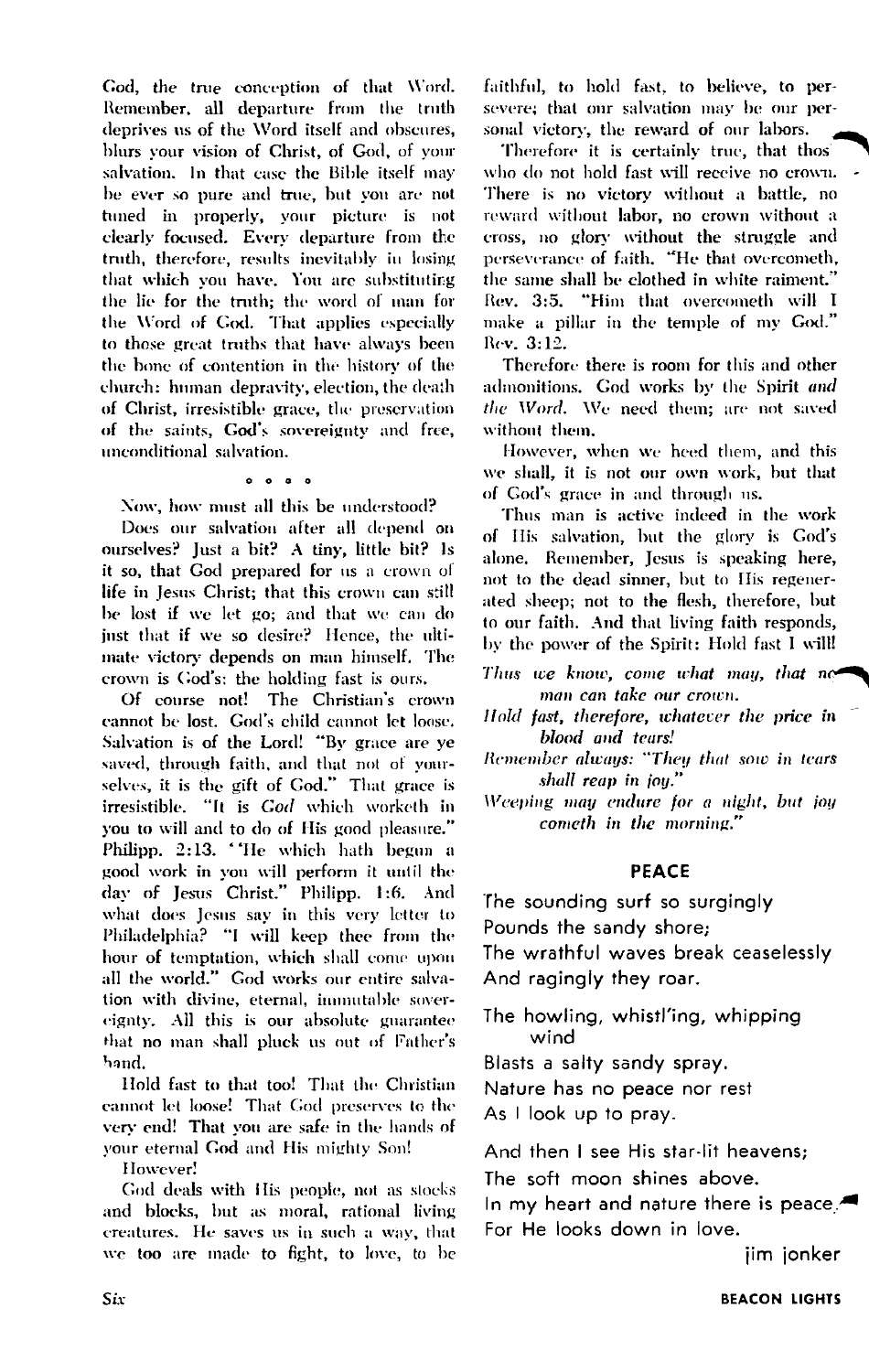IN OUR OPINION

### Freedom of Speech in Our Church

#### Hope P. R. Y. P. Society

Many people, in our Protestant Reformed circles feel that discussion on certain matters pertaining to the church, should be held at minimum. They also think that opinions on such matters are out of place. Is this the right attitude? Does an individual have the freedom to speak his mind on any matter concerning the church? The Hope Protestant Reformed Young People's Society came to the following conclusions:

First, that Freedom of Speech, as applied in our nation, is the right of every individual to express his own opinion on any matter, with no fear of interference from the government that might deprive him of his liberty or his life. This is not fully allowed in our church circles today.

On certain church matters this freedom is granted but on others it is not. On certain matters, differing opinions are welcome, while on others opinions may not differ. There are two kinds: practical and doc-.rinal.

Practical questions, such as the following: Should hymns be sung in the church, should women be allowed to take part in church or national politics, what is the relation of church and state, and any other question which might come up concerning the life of the church may be freely discussed and differing opinions may be formed. Every person of our denomination has perfect freedom of speech regarding any question of this sort.

Doctrinal truths such as, Virgin Birth, the Infallibility of Scripture, the Natures of Christ, the Trinity, and others subscribed to by the church are not to be questioned. One may discuss these truths but no one has the right to propagate any views which he may have that are contrary to the doctrinal standards of the church.

The confessions, therefore, are the standard of determination. They set forth logically and systematically the true doctrines of the church and may not be questioned. These confessions are the foundation of the church. If they are questioned the whole structure of the church will be shaken; it will cause it eventually to collapse. Article thirty of the Belgic Confessions orders the church to.

. . institute and establish certain ordinances among themselves for maintaining the body of the church: vet they ought studiously to take care, that they do not depart from those things which Christ our only Master, bath instituted. And therefore, we reject all human inventions, and all laws which man would introduce into the worship of God, there-<br>by to bind and compel the conscience in any manner whatever. Therefore we admit only of that which tends to nourish and preserve concord, and unity, and to keep all men in obedience to God.

Therefore, the church must restrict freedom of speech on doctrinal truths.

If, however, a doctrine is seriously disputed as to its contents the consistory of the congregation, in which the dispute arose, must carefully consider this doctrine Pro and Con, and then make clear the correct interpretation thereof. If this decision is unsatisfactory to the protestants they may take it to Classis; from there they may appeal it to the Synod. If both Classis and Synod uphold the decision of that consistory, the protestants involved must submit to this decision. They may not propagate their views neither may they agitate against the doctrine in question. It is their moral obligation to the church to remain silent.

Practical matters may be questioned, but doctrinal truths must be closely guarded.

john kalsbeek ir.

LOVELAND, COLORADO **SCENE OF THE** 21st ANNUAL P.R.Y.P. CONVENTION MAKE PLANS TO ATTEND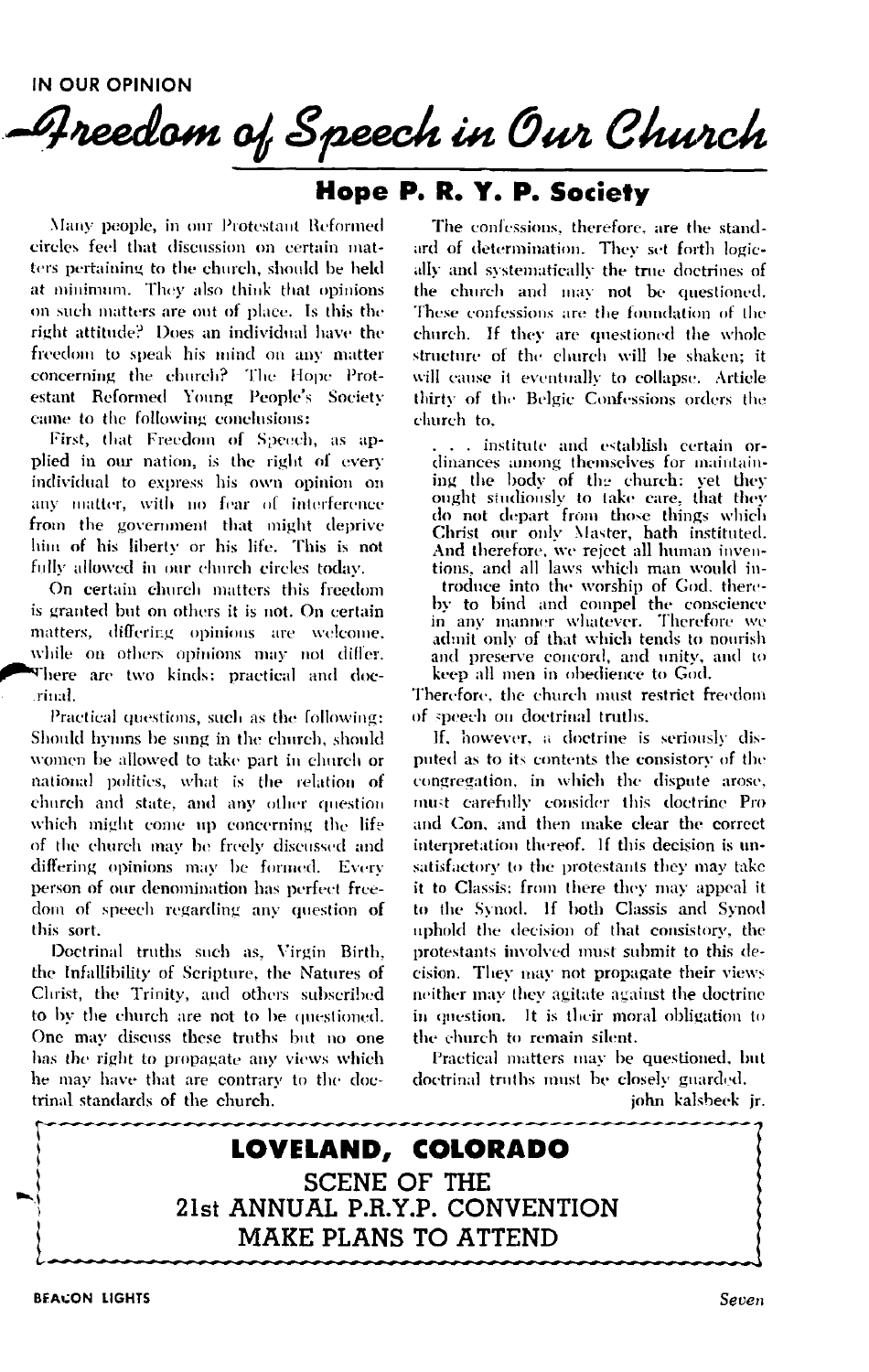# the Year IN RETROSPECT

**JIM JONKER** 

Perhaps the greatest disadvantage faced by the writer of this department is that of meeting a deadline for the editor, a month before publication of each issue. This is bad for at least two reasons. First, the news is often old and well-discussed before it appears in Current Comments and the comments tend to be not so current. Secondly, developments in the news can come so suddenly that new news pushes the old from its seemingly important place. For example, the writer waited some time before daring to treat the constantly-changing Cuban situation. When he thought he had picked a relatively stable time, he was frustrated by a U.S.-Cuban diplomatic break, which news reached his readers long before they could read of more minor Cuban-U.S. crises in Beacon Lights.

This time advantage makes him worry somewhat about the reaction to this article, which will do some looking into the past. If retrospection is to be made, one would argue, it should be made in January and not in February. Begging his readers' pardon, he would like to tell them that it is January (at the time of this writing) even though it may seem quite a bit later to them.

#### $U<sub>2</sub>$

The year 1960 was marked by international crises. One of the first, and perhaps the greatest, was the collapse of the summit talks as the men at the peak were pushed down by the squat "king on the mountain." An angry Khrushchev, seizing as his propaganda weapon the spy flight of the U 2, shattered the perpetual fond dreams of real progress toward that highsounding aim of world peace. Eisenhower's planned trip to the Soviet Union was cancelled; Francis Powers, pilot of the U 2, received a ten-year prison sentence after a highly-publicized trial.

#### That man again

Khrushchev re-appeared in the news as he re-appeared in the United States. Thi time he did not come as an invited guest, but as a delegate from his country to the General Assembly of the United Nations. But, for a change, he found his propaganda techniques were not winning too many friends, though they were certainly influencing people. His bitter speeches and foul language and his childish, temper-tantrum antics at the U.N. shocked the world. His plans to stir up Africa and Asia were defeated as these nations defeated his proposals.

#### Minus Occam's razor

The rift between the U.S. and Cuba spread nearer and nearer to the breaking point as the Cuba cry of "Cuba, si; Yankee, no!" polluted the air of Havana. Castro's economic and political difficulties were increasing but he found new friends and support in Russia and Red China. One of the most touching, heart-warming photos taker last year showed Castro and Khrushchev embracing like the old father and the prod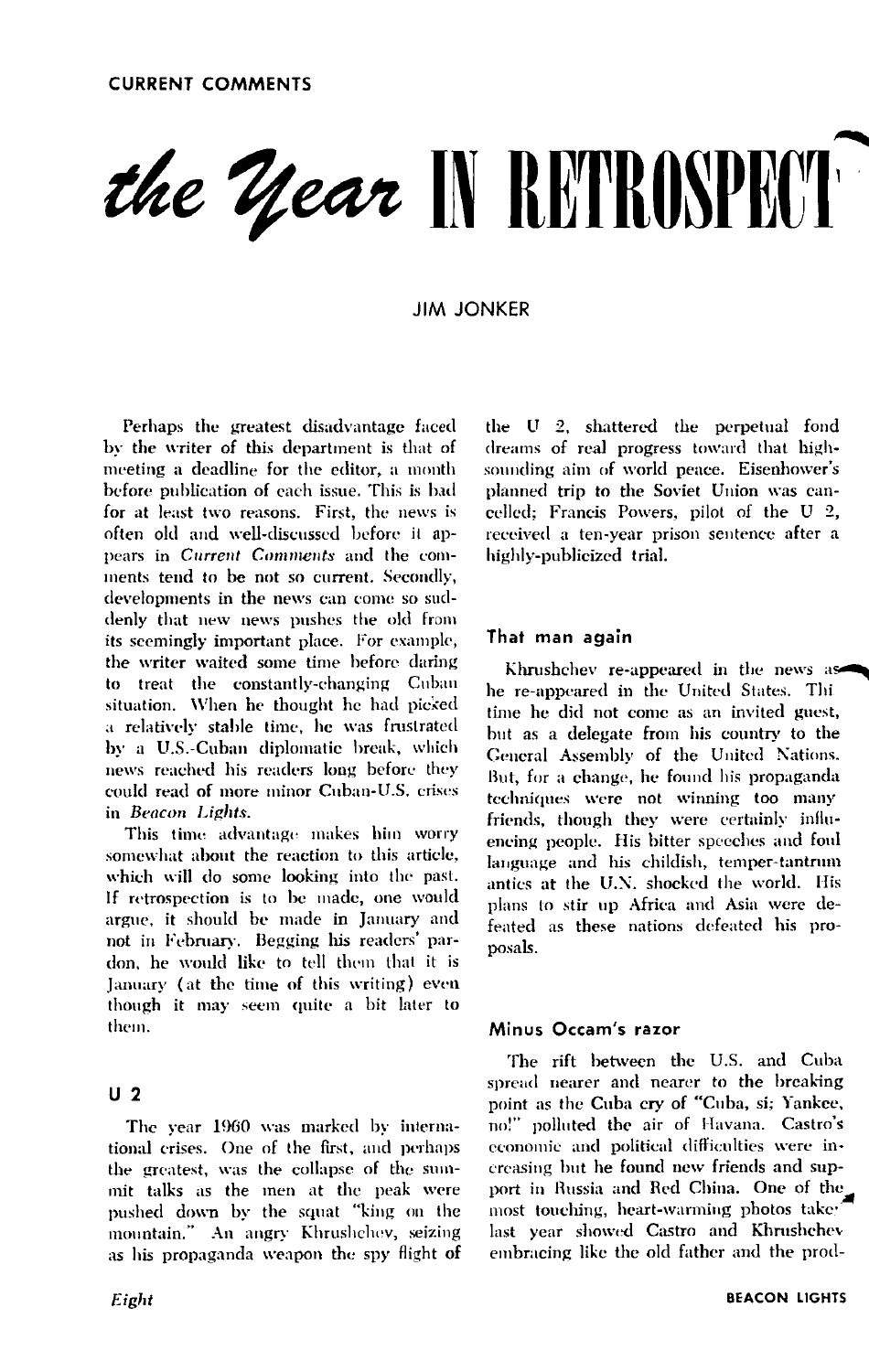igal son as they made their plans to kill the fatted bald eagle.

#### Up a lazy river

Also on the international scene, the Congo became a raging turmoil of revolution and anarchy as the Belgians left. Some semblance of order was restored by U.N. troops, but the fire is still smoldering. This whole situation had definite repurcussions for it led to Khrushchev's tirades before the U.N. and to discontent and nation-wide strikes in Belgium.

#### **Back home**

The United States saw many interesting incidents within its own boundaries. In one of the closest elections in its history, John F. Kennedy defeated Richard M. Nixon for the presidency and became the first Roman Catholic to win the office. The ucly head of segregation with its mask of states' rights appeared in New Orleans in a conflict that seems destined to be more of a battle than that of Little Rock. The

greatest air disaster in history claimed 135 lives as two planes crashed over residential areas of New York City.

#### We the people

1960 saw several noteworthy events in the history of the Prot. Ref. Churches. The Reformed Witness Hour Choir was reorganized and the program began to be broadcast over foreign radio stations. Two new congregations joined our fellowship of churches. The schismatics continued their frantic efforts to go back to the Christian Beformed Church sort of semi cn masse and revealed their division and confusion. First Church finally got its organ patched up. Jay Kortering became a candidate for the ministry of the Word, and Dave Engelsma preached his first sermon.

The year 1960 was essentially no different from any other year. It saw "no new thing under the sun." But it did see progress toward the not-so-distant (?) end, as His children, not always seeing His hand in the unfolding of His counsel, yet trusted His promise: "Behold, I come quickly."

#### PENCILS AND CHALK

### know thyself?

#### **JESSIE DYKSTRA**

Parents are subjective about their child. The child is a part of themselves; an extension of themselves into the future. This subjective viewpoint prevents parents from seeing some aspects of their child's individuality. They see what they would like others to see in themselves. It is difficult for them to try to see their child as he really is. It is natural to look ahead and envision the person they would like to have been. This is the kind of person their child will be.

None of us really believes what we believe. "We are all totally depraved." This we believe. But we often base our thoughts about the proper upbringing of the child on the false premise that we adults are sanctified but that the child is still totally depraved. Everything the child does is motivated from his wicked heart. What we adults do, we do because we are sanctified.

In the measure that we feel that it is important to believe this ourselves, to that measure we will find it necessary that the child believe this also. He must believe that we adults make no mistakes. If mistakes are made  $-$  the child has made them.

We can't keep up this false front. Our faults show through. The child recognizes the faults and the unsuccessful attempts to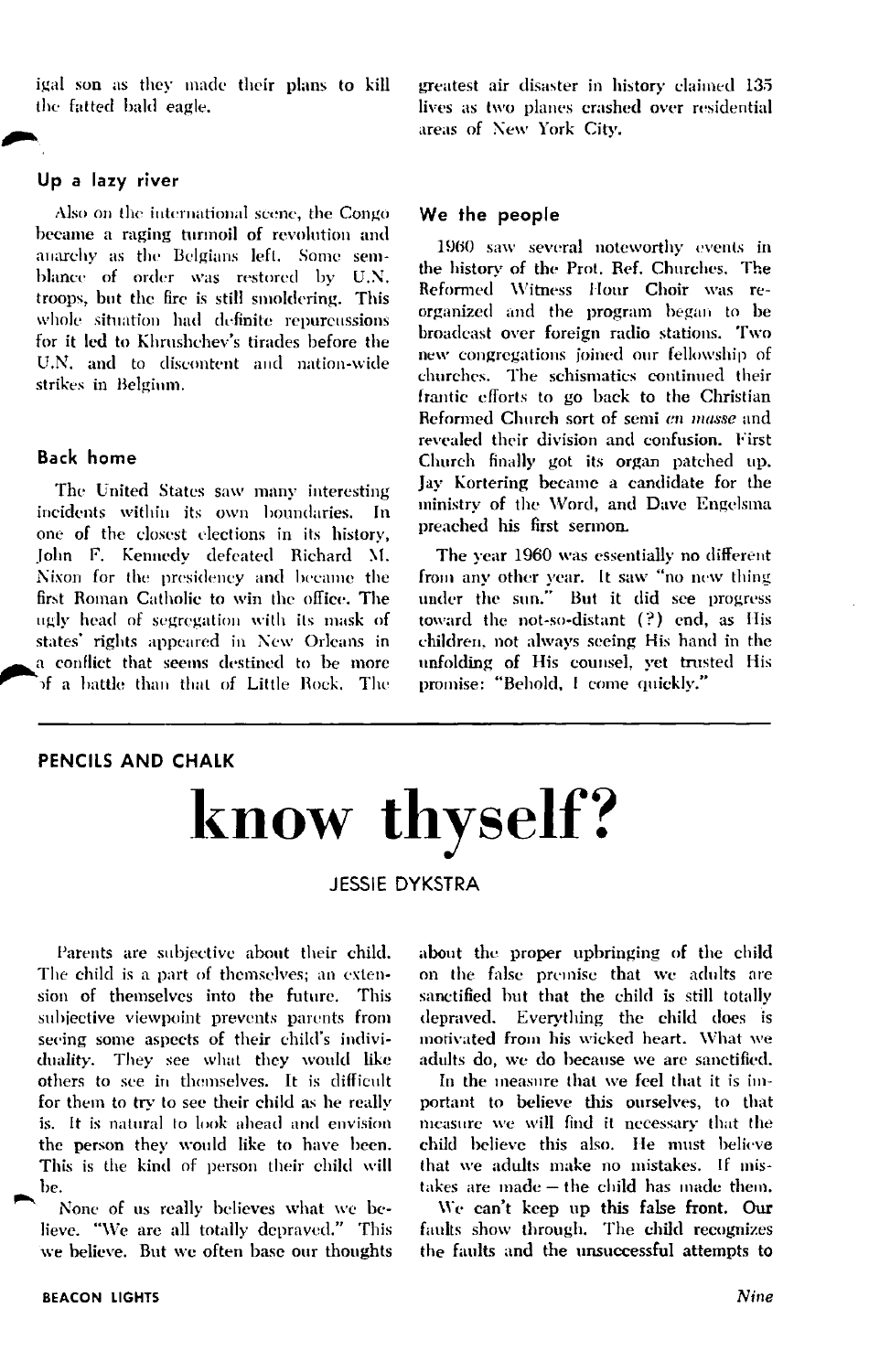hide them. We realize that we have lost face and try to build a stronger front. We may even think that our authority is at stake if we cannot convince ourselves and the child that we have no faults.

Our authority comes from God through Christ and therefore it comes in love. Our relationship to the child is not that we are right and that he is wrong. We have a position. We are the guides. We lead because we love. God loves us and so we love God: and the child.

We all fall short. But we know it. We can only look to God to hallow our feeble efforts and to prav that we may be instruments in some small ways in the finishing of God's work in His regenerated covenant children. God will use us as a means to gather His church in the line of continued generations.

## the modernistic INTERPRETATION OF SCRIPTIER

REV. R. C. HARBACH

#### 2. Its Method and Result

**TRUTH vs. ERROR** 

The composition of Scripture was thus conceived of as a conglomeration of patched and repaired myths, confused traditions, strange fancies, actual mistakes, and continual (year by year, century by century) emendations appended to or inserted in the text. The implication was that the compilers, J, E, P, D and R, and their various subordinates, though separated by time and place, and having nothing in common as to theme, thought, history or life development, yet had a basic commonality in forgery. It was R's (the redactor's, the editor's) work to put all these fragments of fragments into some sort of order, making constant additions of his own, even transposing entire sections, in order to give a semblance of unity to the documents, thus attempting to weld together a harmonious whole.

There were said to be as many different authors of any one book as there were language differences and vocabulary distinctions.<sup>5</sup> The expression "male and female" was said to have been penned by one writer, E, whereas a similar expression, "a male and his female," was regarded as the peculiarity of the other writer, J. Does this theory of a long dynasty of ghost writers have sufficient evidence to entrench it

firmly against the possibility of valid challenge? Do we not find many instances in the literary field where a given writer is most fertile and proficient in the use of synonyms? Is it not the purpose of synonyms to present principally the same meaning, but with a different shade of thought? It depends upon what the writer had in mind when he wrote, "a male and a female." or "a male and his female," or whether simply, "man and woman." Upon what authority, or for what earthly reason, are we bound to believe, as the critics claim, that no one man can be the author of two different styles of writing?

It must be admitted, however, that these literary deductions came about only after thorough and scholarly examination of the Hebrew manuscript and versions, and after systematic study of history, archaeology and contemporary writings. The facts, and all available material, have been carefully examined and scrutinized. But the trouble is that the explanations given the facts and data consist of philosophies and hypotheses. From objective phenomena we are led to learned suppositions. The drawback is the supernatural element in Scripture, and the rationalistic interpreters have always rejected it on the grounds that it is more of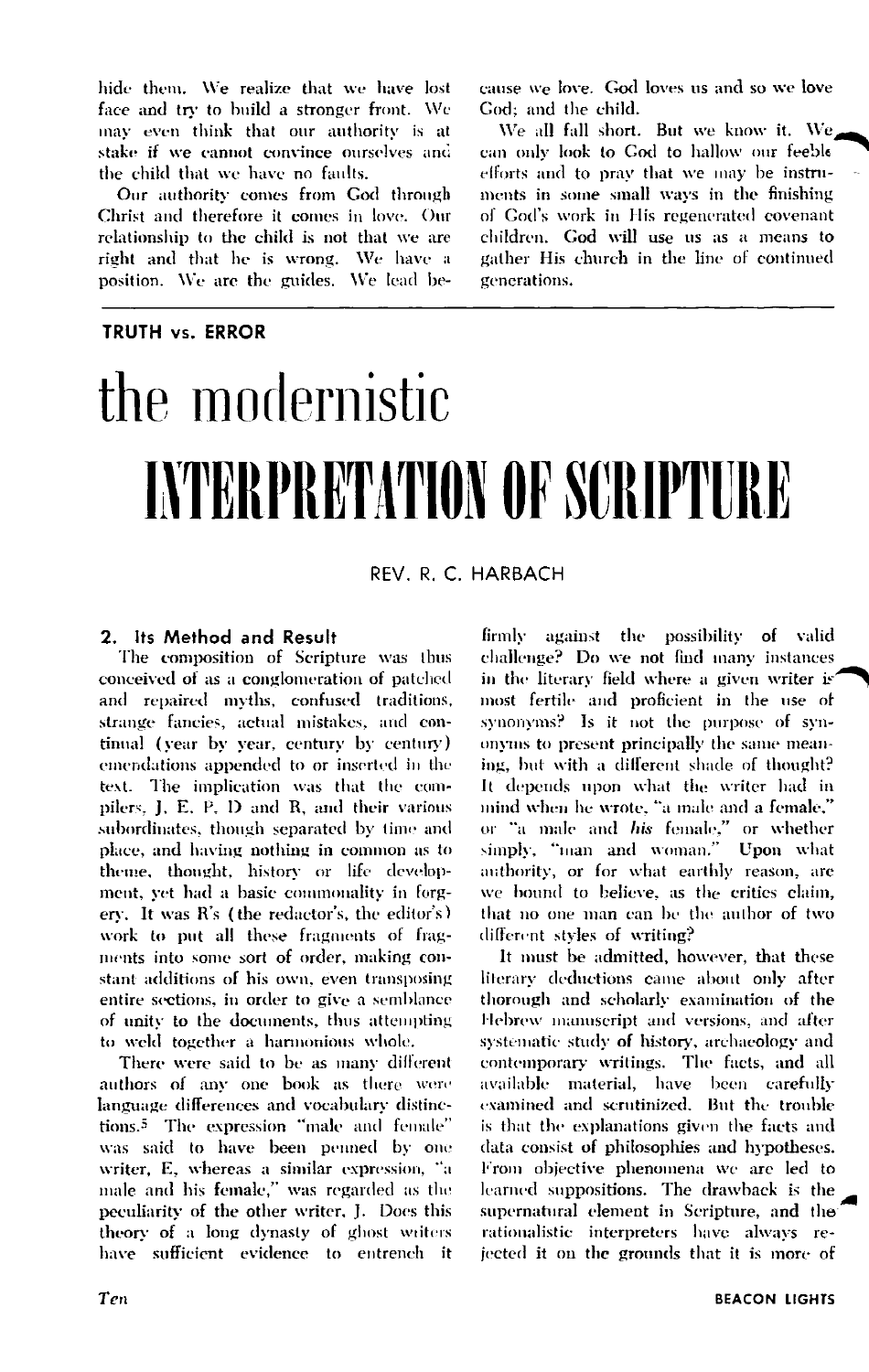a detriment than an asset to the cause of Christian truth. The Old Testament was explained as an outgrowth of the myths and olk-lore of the heathen nations surrounding Israel. Over against this, we believe that the only explanation perfectly in agreement with the facts is that the Old Testament is the revelation of God. By the revelation of God we do not mean the selfaccumulated information the human mind acquires in meditative gropings for God, thus making "revelation" a product of man's intellectual achievement. But by revelation we mean the reception of truth at the disclosure, and on the authority of God. To us it is much more staggering to the human mind to believe that the compiling of the Penteteuch as we now have it came out of the labyrinthine patchwork of modernism, than to believe the simple miracle of an original composition given by God through the hand of Moses.

#### 3. Its Inaccurate Representations

Is there any central and basic argument appealed to in support of this smithereentheory of the structure of Seripture? There is; the gist of it being that the E author tates in Ex. 6:2 that the name Jehovah was not revealed until the time of Moses. Therefore, the passages in Genesis, where the name Jehovah appears, were not written by the person who recorded these Exodus words of God to Moses, for he would not put this name in the patriarchs' mouths as though they were familiar with it. He would not, this means, create an anachronism, i.e., the misplacing of historic language, and assign it to a period earlier than when it came into existence. (Further illustration of an anachonism we have in the use of cannon in Shakespeare's "King John," as cannon were not employed in England until 100 years or more after his reign). It was a different writer, J, who made his contributions to the book of Genesis at an age far later than the time of Moses.

But it cannot be that by the name *Jeho*cah, God was not known until after the call of Moses, for in this very chapter (Ex. 6) Moses' mother, Jochebed, is mentioned, and her name consists of the abbreviated form of Jehovah: Jo plus chedbedh equals Jehovah is glorious. Besides, we may take Ex. 6:2 as a question (rather than a negative declaration), which was asked, "by My

Since we have so many diverse documents, written by so confusing an array of compilers, as E and three others of his school, and three lesser 1's, C (covenant code), D, P and his subordinates, with no one knows how many R's (editors), how can we believe that there is any unanimity of thought between them whatsoever? How may we be sure of the identity of the J passages, the E, etc., when the modernist scholars do not agree among themselves? De Wette, Knobel and Bleek say one thing, Stahelin another, Kuenen with still a different opinion; Ewald has his peculiar view, and Hartmann, Bohlen and Wellhausen, although agreeing with each other, differ from all the rest. For while denying that Moses was the author of Genesis, of either the J or E sections, or that he was even the compiler, R, some critics attribute the authorship to Samuel, some to Hilkiah, others to Jeremiah, still others to Ezra, others to someone after the captivity, while a few hold Genesis to be a collection of the labors of all these mentioned. How then may we even speak of a *modernistic* theory, when that has not earned the recognition and reputation of a *theory* which is only a private opinion held among scores of conflicting opinions and jumbled irrelevancies?

#### 4. Its Attack on Old Testament History

One of the most fundamental contentions of this modernistic theory (?) is that the religion of the Old Testament, and the book of Genesis in particular, make "no claim to being in any way supernaturally furnished," and that "the early narratives of Genesis respecting the Creation, the Fall, and the Flood are based upon myths and traditions which the Israelites inherited in common with other branches of the Semitic family."7

It has always been naturalism's pet argument, in the attempt to be rid of the supernatural element, to affirm that the Old Testament has very little, if any, historical accuracy. Its basis is therefore not historical,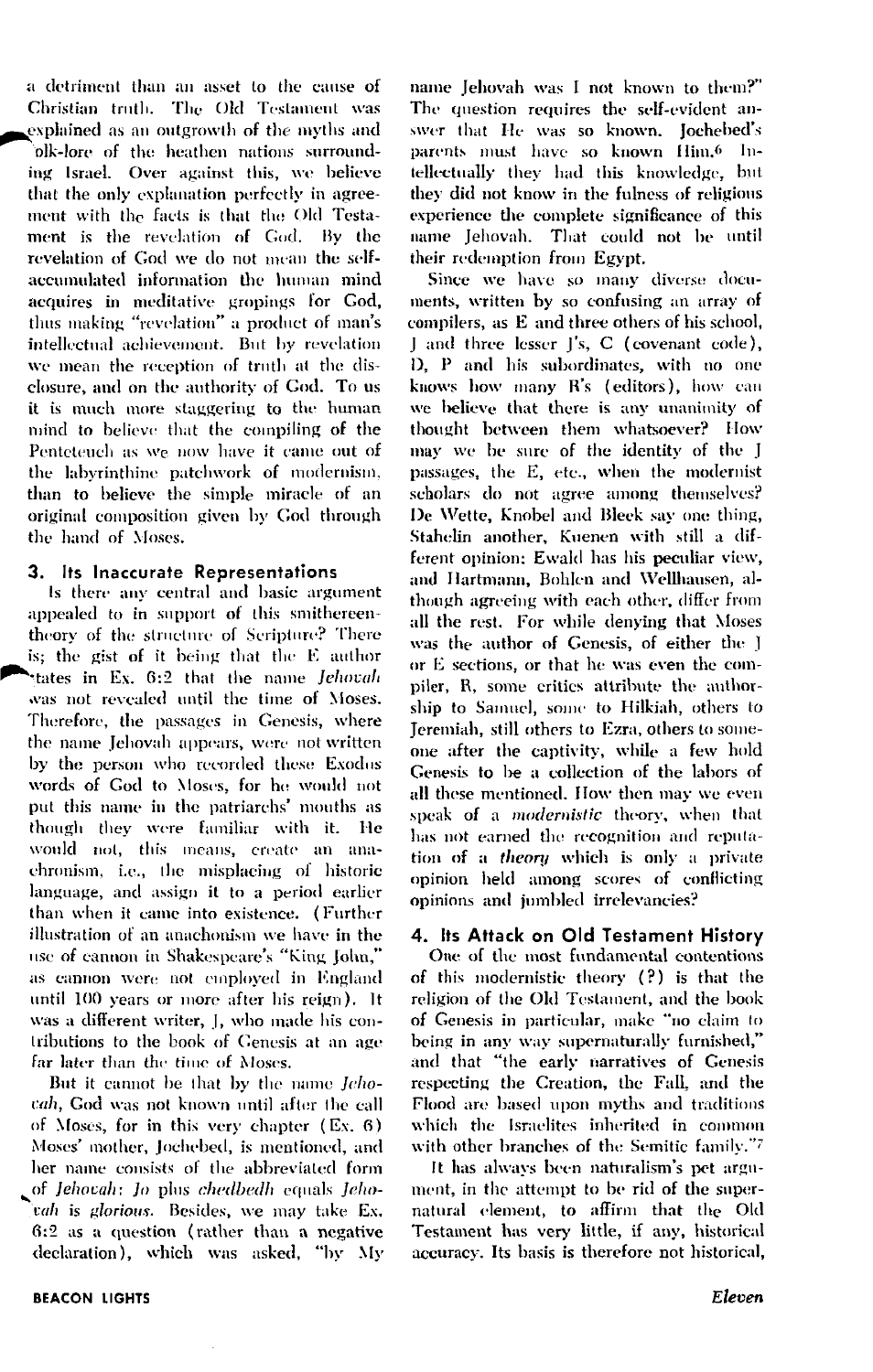but mythological. The Creation, the Fall, the Flood are not objective, historical events, but since these accounts so closely resemble the popular legends then current among the surrounding heathen nations, they must have had their origin there and were adopted therefrom, and eventually came to be regarded as part and parcel of Israel's own religious fictions. These accounts have value in that they may stimulate your imagination as to what the history of Israel may have been like; but they are useless as a guide to historical truth. But to return to the matter of their origin: "the labours of Rawlinson, Lenormant, George Smith, Schrader, Sayce and others have shown indisputably the affinity of the Israelite with the Chaldean cosmogony."<sup>8</sup>

Mark, it is not, as we Reformed would say, "the affinity of the Chaldean legends to the Israelite cosmogony." The statement as it stands means, as the word "affinity" brings out, that the Israelite records have a connection through causal relation with the Chaldean, i.e., the Chaldean source is the cause and origin of the Israelite stream, But is this a correct picture? The Flood legends are, indeed, found among every people, but these fables do not in any way gain an ascendency over the pseudepigrapha (false-writings), to say nothing of the fact, that they come no where near the high quality of the Holy Scriptures. But is it reason to argue that because there are legends of the Flood everywhere in the world showing similarities to the biblical account, that therefore the biblical account itself must be a legend and of legendary origin? One may as sensibly aver that because there are *Coca-Cola* signs in every foreign country in the world bearing resemblances to similar signs in our country, that therefore Coca-Cola must be of foreign origin! Furthermore, how would the Chaldeans, Greeks, Hindus, Phyrygians, Chinese. Polynesians, Mexicans and Cherokee Indians all independently stumble on the same myth, if theirs was not a tradition of the same historical event?

Next month, its view of science and Scripture.

- 5. Hasting's Bible Dictionary, 11, arts, "Genesis"<br>and "Hexateuch." Scribner's, N.Y., 1900.<br>6. Old and New Testament Biblical Theology, G.<br>Vos, p. 73, Theol. Sem, of the Rei'd Epis Ch.,<br>1934.
- 
- 
- 7.  $H, B, D, H$ , Genesis, 146.<br>8. ibid.

#### **CRITIQUE**

## CRISTIANITY EXAMINED

#### **AGATHA LUBBERS**

"And the discibles were called Christians first in Antioch." Acrs 11:26c

Jesus denominated himself as the one who was "the way, the truth and the life." Ever since the first century A.D. all believers who were of "this way" have been called Christians.

Since the days of early Christianity the word "Christian" or "Christianity" has taken on very broad connotations. It is not used in the limited sense that it formerly was nor does it carry with it the same terrifying results that it formerly did. Life for the person who professes to be a Christian and is of "the way" is not nearly so treacherous as it was for the professing Christian during the early days of the New Testament Church and during the days of the heathen emperors of the Roman Empire.

We have stated that according to the Sacred Scriptures believers of all ages have been called Christians since the beginning of the preaching of "the way, the truth, and the life" in Antioch of Syria. This name "Christian" does not have a Christian origin. The origin of this term can hardly be ascribed to the Jews who were such violent enemies of the Christ. They belligerently and mockingly spoke of the Christians as a sect. They very indignantly denominated the Christians as "the sect of the Nazarener" or as the "Galileans."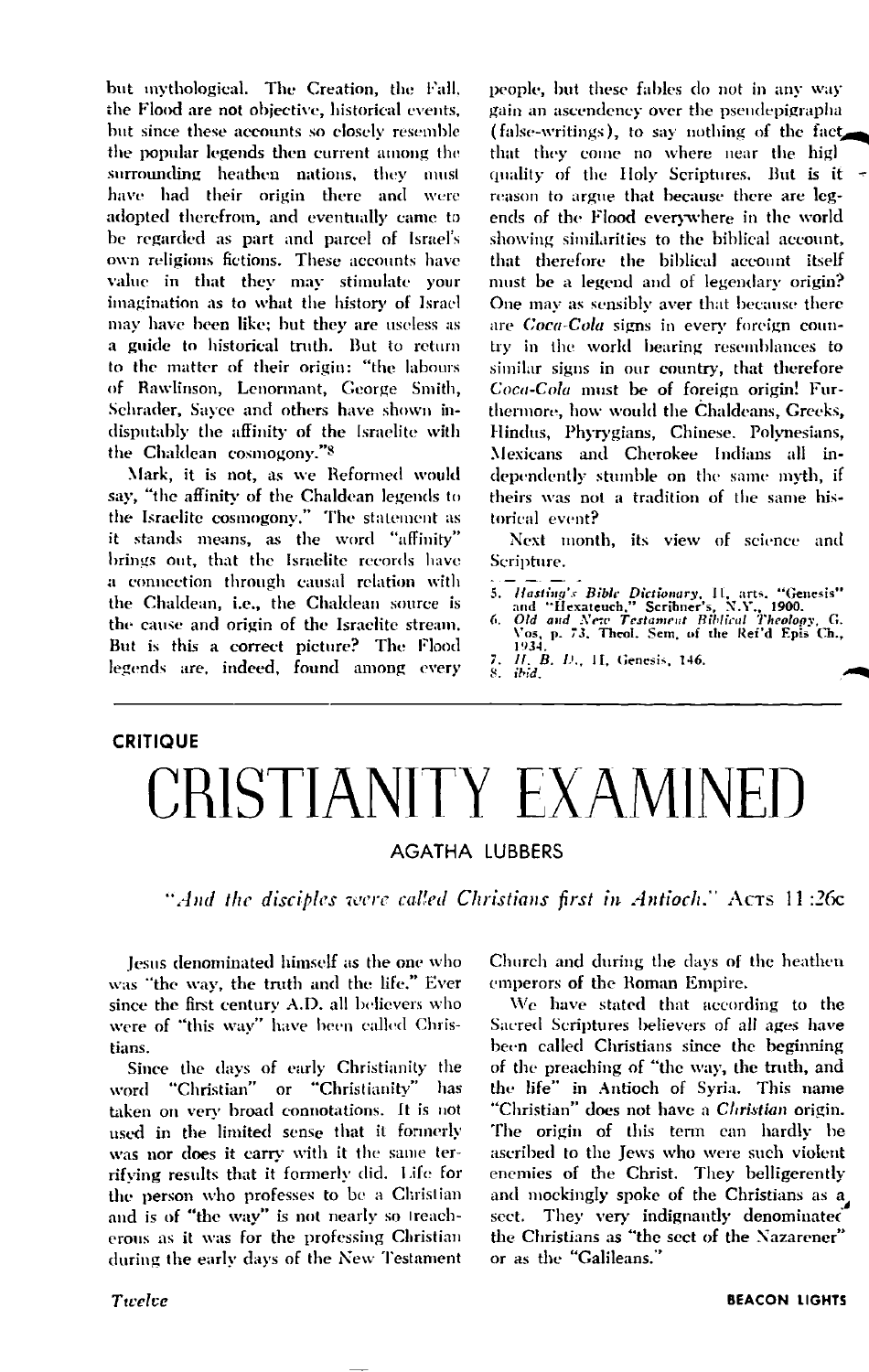According to best authorities the term "Christian" seems to have been first applied to the believers by the heathen population If Antioch. The application of this term to these seemingly "insane," fanatical people may have occured as the church emerged from the synagogue and a Christianity predominantly gentile took its place among the religions of the then known world.

Today the term "Christian" or "Christianity" has a much broader use. Categories of so-called Christians are so very much more diversified. Today there are many incorrect and heretical beliefs concerning the Christ of the Scriptures whose royal name is the root word of this denominating and all encompassing term. So many who class themselves as Christians do so only to be distinguished from Hinduists, Taoists, Buddists, Mohammedanists, Judaists and others who deny the existence of the Christ of the Scriptures.

Such classification is very dangerous and misleading for it leaves one with the false impression that all that is called Christian is good. This, needless to say, is far from the truth. Much that is called Christian demands careful scrutiny and often calls for extended. tudy before it can be honestly called Christian.

There are many cults that have arisen out of the bosom of evangelical, orthodox Christianity and now challenge Christianity. These cults and sects are neither orthodox nor are they Christian. One of the most permicious and parasitic of these cults is that which supports the Watchtower Bible and Tract Society and is more widely known as Jehovah's Witnesses. These followers of Russel believe neither the deity of Christ nor the temporal existence of Christ as the Son of God.

In Christianity Today Bishop J. A. Pike of the Episcopal Diocese of California is quoted because he is alarmed about the superficial upsurge in church membership which is seemingly supported by some vital statistics which indicate that church membership rolls are not keeping pace with population expansion.

We do not necessarily share the same concern with Bishop Pike because his concern does not fall within the realm of the Reformed heritage, but it does point up the fact that "all that glitters is not gold."

Historically, Paul had to remind Titus, too, that "all that glitters is not gold." He warned Titus that he should be on his guard for counterfeit Christians on the isle of Crete. There were those who professed to be Christians but were really pseudo-Christians.

The problem of pseudo-Christianity is not a new problem, therefore, but is a problem which is *always* contemporary with the pure preaching and teaching of the Scriptures. There are always those who are apostates from the truth whether by bold-faced profession or by deviation from the straight line of the Scriptures and the Confessions. The problem of dead Confessionalism and neoorthodoxy certainly falls within the category of counterfeit Christianity.

The situation which we have cited is a situation which certainly poses a problem for us. We can take the attitude that what is happening in the nominal Christian church world is the inevitable thing and therefore there is nothing that can be done about such a situation. We can also assume the attitude that these deviations are really none of our concern and that our only calling is to maintain a pure church within the sphere of our denomination.

Whatever our attitude toward this situation in nominal Christianity may be we can certainly point to certain definite causes for the decline of true Christianity in the midst of much counterfeit Christianity.

The first ear-mark is indicated by a dire lack of the pure preaching of gospel in nominal Christianity. The Christ of the Scriptures is maligned or is not preached at all. Christ is presented as a pleading, begging Savior of all men or as the good example who was the greatest of all social reformers but was sadly misunderstood by the Jewish leaders of his dav. Because Christ is not truly preached and "the Way" is maligned, the sacraments of the Christian Church are either not used at all or improperly under-Along with the decline of pure stood. preaching and improper use of sacraments is a laxity of Christian discipline. The keypower which Christ gave to his church is sadly misused or is left entirely unused.

Let us hold fast, therefore, to the faithful word as those who are taught that we may be able by sound doctrine both to exhort and to convince all controverts.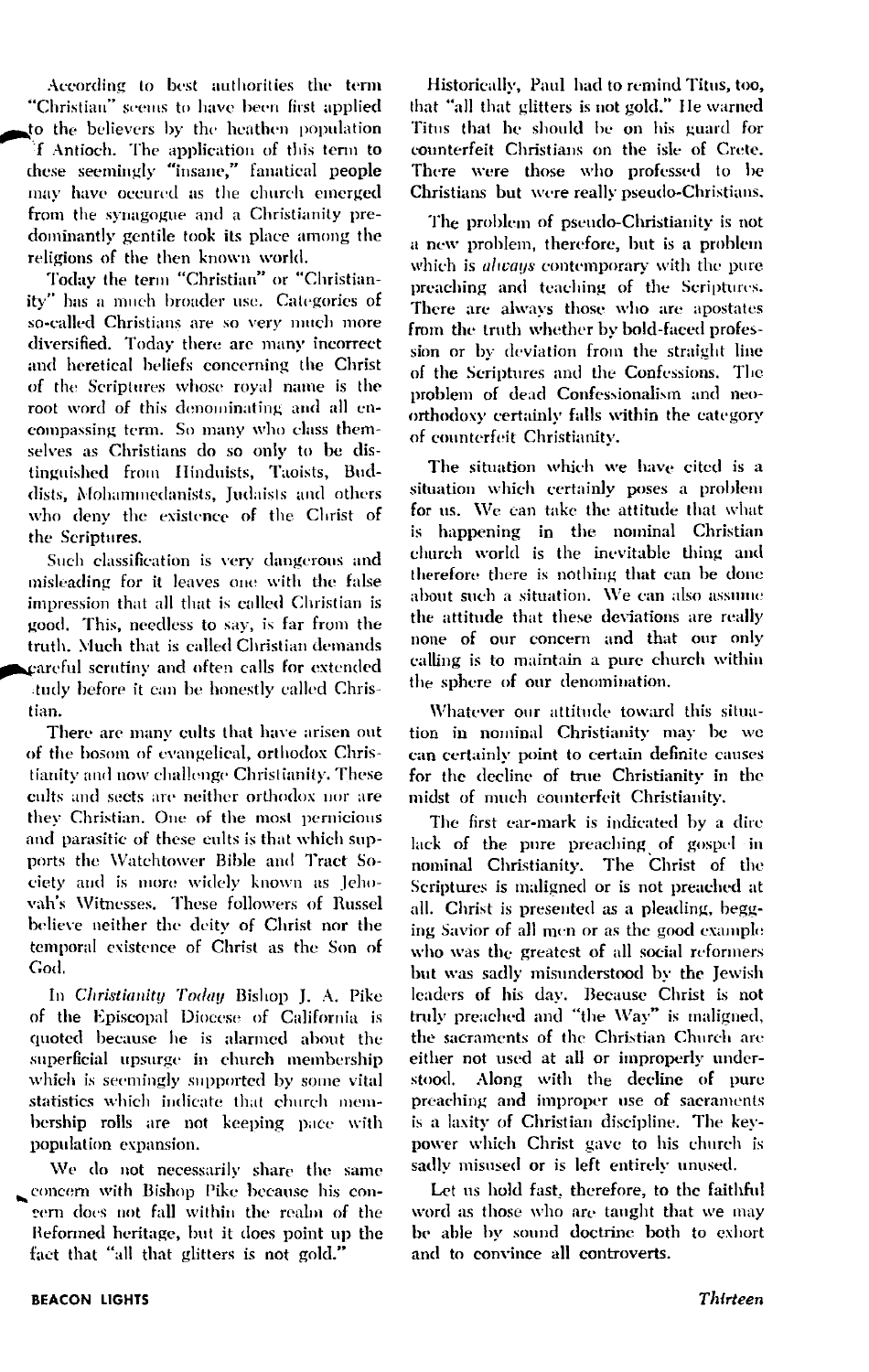Nouth Views ...

#### THE PROTESTANT REFORMED HIGH SCHOOL

This a dream which is actually taking shape and becoming a very controversial subject. The question is are we ready for our own high school? This dream is to educate our children until they reach the college level with our own doctrine forming the background for this instruction. What an ideal situation this would be. As a child reaches his teen-age vears he is faced with many decisions which he must make. He is to choose a career and adjust his education to prepare for his chosen career. In his spiritual life the teenager is faced with many questions concerning his faith. As he approaches maturity he determines whether he is to make confession of faith and become a confessing member of the church. All these decisions must be made by one as he is a believing child of God brought up and instructed to the best of the parents' ability, in the pure doctrine of our churches.

But from a practical viewpoint we must determine whether we are ready for our own high school. Economically, can our pocketbooks stand the strain of our own high school plus the maintenance of our grade schools? Do we have an ample teaching staff of able teachers? Will our subject matter be sufficient to meet college standards? This is vitally important. Our standard must be equal with the other high schools in the local area. Will our school provide enough extra curricular activities to properly balance out the life of the student? These are a few of the questions that confront us and will have to be answered by vou, the readers.

mary ixistoor

Instead of answering your question I would like to ask a few myself. Are the present existing high schools, Christian or otherwise, adequate? Do they educate the

Fourteen

student in the basis of a pure and true interpretation of Scripture? Or maybe they don't even try to educate in the light of Scripture. Are the associates that one obtains in these schools, teachers and otherwise, of the right character to mold the character and personality of your youth.

Are your people unable to bear the burden of building and maintaining a school financially? Or maybe it wouldn't be a financial burden at all. Is it impossible to get proper teachers for your own school?

Last but not least. Do you believe it unimportant that your children be instructed and brought up in the doctrine of our church, or help or cause them to be instructed therein, to the utmost of your power? Remember, you promised this in the baptism of vour children.

If your answers to most of my questions are no, then my answer is yes, by all means have a Protestant Reformed High School and educate your children properly and as God commands.

al buiter

"Do you promise . . . to instruct these children . . . in the aforesaid doctrine . . . to the utmost of your power?" By answering this question in the affirmative, our parents have shown their desire to give us a Protestant Reformed Education. This desire has been partially fulfilled in our elementary schools, and now we, with our parents, are faced with the question of our own high school. Many of our parents think we are ready now, others are hesitant. With the latter I must stand. Offered in our high school must be such subjects as Bible, History, Physics, Chemistry, two or three foreign languages, an adequate Physical Education program, plus all the other courses offered by the average high school of today. Although subjects such as Shop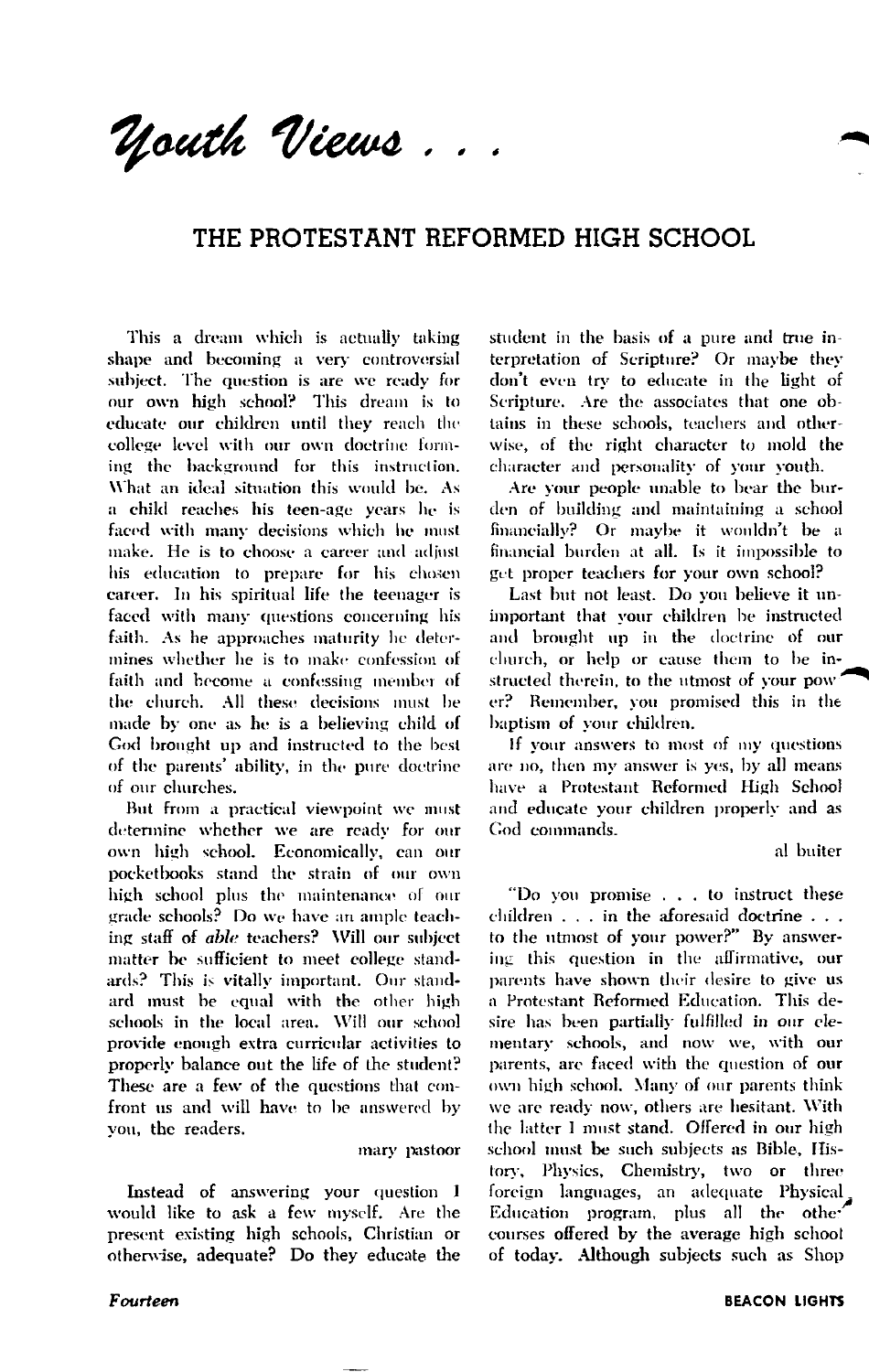and Home Economics may come later, I do not think we are prepared now to offer an adequate high school curriculum to the stuent. Perhaps this will be possible in four or five years, but now, primarily due to our lack of qualified teachers, I cannot see the possibility.

gerald kuiper

As children of God, we should always turn to His Word for answers to our questions

Psalm  $32:8 - l$  will instruct thee and teach thee in the way which thou shalt go: I will guide thee with mine eye. Proverbs  $1:7 - The fear of God is the$ beginning of knowledge: but the fools despise wisdom and instruction.

Proverbs  $16:22 - Understanding$  is a wellspring of life unto him that hath it: but the instruction of fools is folly

II Timothy 3:16 and  $17 - All$  scripture is given by inspiration of God, and is profitable for doctrine, for reproof, for correction, for instruction in righteousness: that the man of God may be perfect, throughly furnished unto all good works.

In Scripture the term "fool" is applied to the unbeliever. When we are sent to a public high school, we are sent to the institution of fools, whose instruction, according to the Holy Scriptures, is folly. These institutions despise true wisdom. And yet, we try to obtain wisdom through these schools.

These texts and others serve as a basis for the third part of the exhortation to the parents in our baptism form:

"Whether you promise and intend to see these children, when come to the years of discretion, instructed and brought up in the aforesaid doctrine, or help or cause them to be instructed therein, to the utmost of your power?"

This question does not say "in the best available school" but rather, "to the best of your ability." This does not suggest our own grade school and complacency with just a Christian high school, but rather a striving for a high school of our own.

Language Department": on the back of

ruth kniper

|                      | We'll start our column today with our<br>list of Future Conventioneers:<br>A son born to Mr. and Mrs. Dwight Monsma<br>of First Church.<br>A son born to Mr. and Mrs. Wm. Kamps of<br>Creston.<br>A son born to Mr. and Mrs. M. Kamps of                                      |  |
|----------------------|-------------------------------------------------------------------------------------------------------------------------------------------------------------------------------------------------------------------------------------------------------------------------------|--|
| <b>FROM</b>          | Hudsonville.<br>A son born to Mr. and Mrs. I. Veenstra of<br>Hope.                                                                                                                                                                                                            |  |
| FOR                  | A son born to Mr. and Mrs. D. Engelsma of<br>Hope (10th child).                                                                                                                                                                                                               |  |
| ઠ                    | In these days of trying to get people to<br>join our societies, South Holland's bulletin<br>offers an encouraging note. Because of the<br>growth in membership of their Choral So-<br>ciety the dues were able to be lowered. This<br>society consists of members of Oak Lawn |  |
| <b>ABOUT</b>         |                                                                                                                                                                                                                                                                               |  |
| CHURCHES<br>OUR      | and South Holland.                                                                                                                                                                                                                                                            |  |
| by MRS. C. H. WESTRA | The Mothers' Club of Adams School<br>sponsored a Holland Psalm Sing on January<br>15 at First Church. Also in the "Foreign"                                                                                                                                                   |  |

Fifteen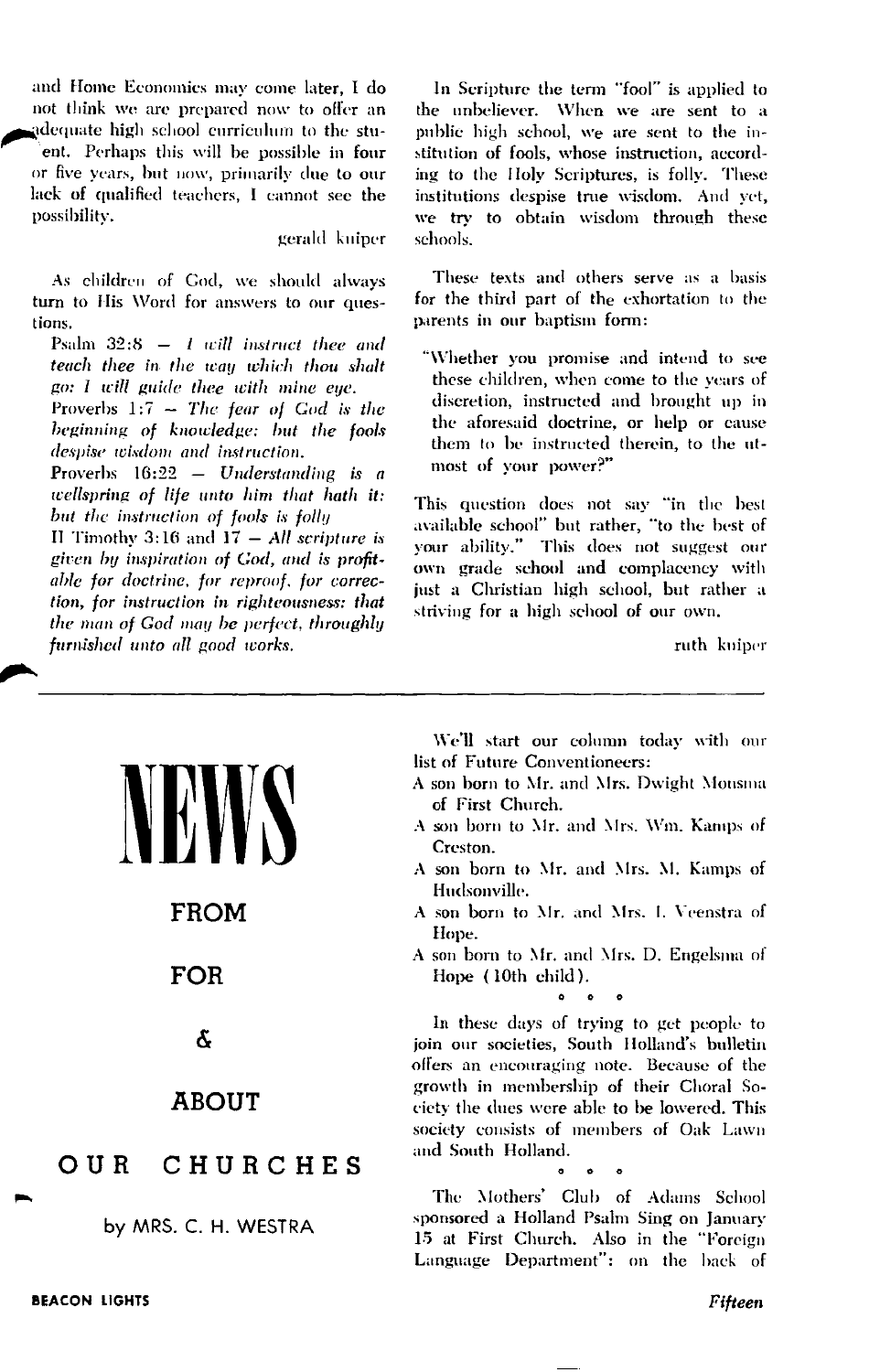Loveland's December 25th bulletin was printed eight stanzas of a German Christmas Carol for the audience to sing at their Christmas Program.

ó

Hudsonville congregation welcomed Mr. Dennis Gleason into their fellowship as a baptized member, coming to them from the Methodist Church of Muskegon.

 $\ddot{\phantom{a}}$ 

Hope's Christmas bulletin announced that Don Langerak was home on furlough for a few days.

From Hull comes a new address for Serviceman Alvin Kooiker, who was also home on furlough over the holidays. His new address: Pvt. Alvin J. Kooiker, NG 26786146, Co. K., 1st Tng. Regt., 2nd Platoon, Fort Dix, N. J.

 $\mathbf{a}$ 

Called Home: Mr. B. Lubbers of Hudsonville at the age of 79.

 $\bullet$ 

Hope School Circle is sponsoring a Soup and Spaghetti Supper on January 27 at Hudsonville Church.

From First's bulletin: 'Mrs. J. Schaap, who with her husband makes up the oldest couple in our congregation, celebrated her 85th birthday yesterday, Dec. 24. May the Lord bless them in the days that they will still be together, and may their hope ever grow brighter as they approach the end of their way."

 $\ddot{\phantom{0}}$ 

We would also like to extend our congratulations to Mr. Peter Kooistra of First Church who celebrated his 96th birthday on December 25. As far as we can determine he is the oldest individual in our denomination. May he experience God's guiding hand also in the twilight of his life.

> $\alpha$  $\ddot{\mathbf{Q}}$  $\ddot{\phantom{0}}$

Rev. A. Mulder of Kalamazoo lectured at South Holland on January 6 on the subject "Gog and Magog."

Hull has a lecture scheduled for January 26 by Rev. H. Hanko on the subject, "The Covenant Witness." This is being sponsored by the Reformed Action Society.

From the Program Committee of the Reformed Witness Hour comes this question -What possible connection can the Reformed Witness Hour have with Grace Kelly - th Princess of Monaco? Well, only this remote *possibility* - that she and her husband, Prince Rainier, are potential listeners of our radio broadcasts. We wonder if they tune in Trans World Radio, located in their tiny principality! Since last October our distinetively Reformed radio messages have emanated from their city, Monte Carlo, Monaco. It could be that they too are listening to the current radio sermons of Rev. H. Hoeksema, concerning "The Four Horsemen" as recorded in the Revelation of the Apostle John. Perhaps they are much too busy or lack interest in our broadcasts, but we hope that our young people take time to listen to the preaching of our Protestant Reformed truths over the Reformed Witness Hour each Sunday. Printed copies of these messages can be obtained by writing to: The Reformed Witness Hour, P. O. Box 8, Grand Rapids 1, Michigan.

ó  $\bullet$ ó

Here's an interesting note from First Church's bulletin: "Rev. C. Hanko wa granted a leave for two weeks to labor in the Manhattan, Montana area at the request of the Mission Committee. The request originated in an urgent appeal to the Mission Committee for someone to guide a remnant of that congregation who are strongly opposed to going into the Christian Reformed Church. The Mission Committee advised they would like to see him make the contact in view of his acquaintance with many members of his former charge."

Mr. Roger Kooienga of Hope Church who was seriously injured in an accident a year ago continues to make improvement. He has been attending church for some time and his latest step forward is that he is able to meet and sit with the consistory. "Blessed be God, which hath not turned away my prayer, nor his mercy from me." Ps. 66:20.